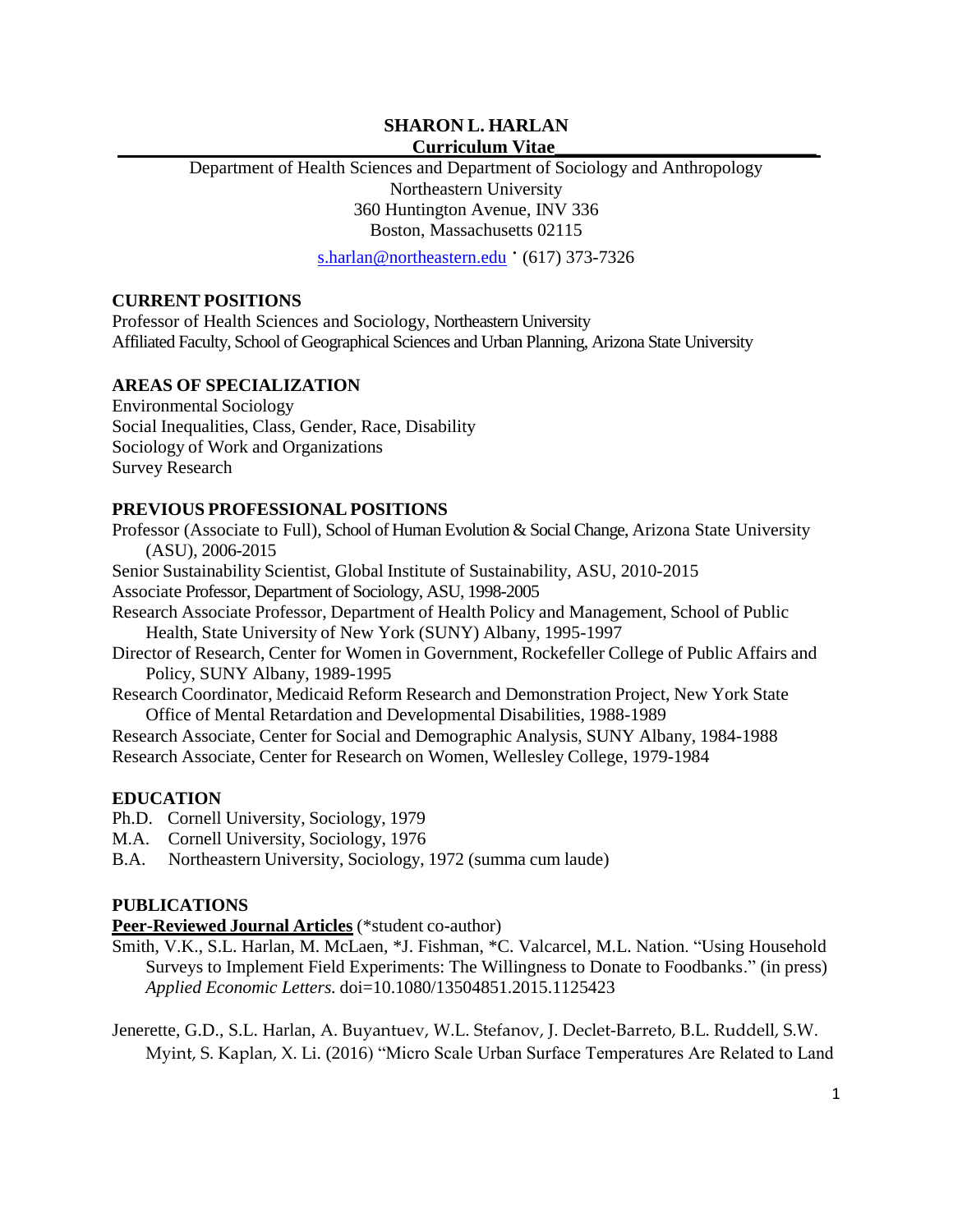Cover Features and Residential Heat-Related Health Impacts in Phoenix, AZ USA." *Landscape Ecology* 31: 745-760. doi 10.1007/s10980-015-0284-3

- Petitti, D.B., D. Hondula, S. Yang, S.L. Harlan, and G. Chowell. (2016) "Multiple Trigger Points for Quantifying Heat-Health Impacts: New Evidence from a Hot Climate." *Environmental Health Perspectives* 124(2): 176-183.
- Li, X., W. Li, A. Middel, S.L. Harlan, A.J. Brazel, B.L. Turner II. (2016) "Remote Sensing of the Surface Urban Heat Island and Land Architecture in Phoenix, Arizona: Combined Effects of Land Composition and Configuration and Cadastral-Demographic-Economic Factors." *Remote Sensing of Environment* 174: 233-243.
- Harlan, S.L., G. Chowell, \*S. Yang, \*E. Morales, D.B. Petitti, B.L. Ruddell, D.M. Ruddell. (2014) "Heat-Related Deaths in Hot Cities: Estimating Human Tolerance to High Temperatures." *International Journal of Environmental Research and Public Health* 11(3):3304-3326. doi: 10.3390/ijerph110303304.
- Grossman-Clarke, S., S. Schubert, T.R. Clarke, S.L. Harlan. (2014) "Extreme Summer Heat in Phoenix, Arizona (U.S.A.) under Global Climate Change." (2041-2070)." *DIE ERDE* 145 (1-2): 105-117.
- \*Ouyang, Y., E. Wentz, B. Ruddell, and S.L. Harlan (2014) "A Multi-Scale Analysis of the Relationship of Single-Family Water Use with Its Determinantsin the Phoenix Metropolitan Area." *Journal of the American Water Resources Association*. 50(2):448-467. doi: 10.1111/jawr.12133.
- \*Declet-Barreto,J.H, A.J. Brazel, W. Chow, C.A. Martin, and S.L. Harlan (2013) "Creating the Park Cool Island in an Inner-City Neighborhood: Heat Mitigation Strategy for Phoenix, Arizona." *Urban Ecosystems* 16 (3):617-635.
- Harlan, S.L., \*J.H. Declet-Barreto, W.L. Stefanov, and D.B. Petitti (2013) "Neighborhood Effects on Heat Deaths: Social and Environmental Predictors of Vulnerability in Maricopa County, Arizona." *Environmental Health Perspectives* 121 (2):197-204.
- Petitti, D.B., S.L. Harlan, G. Chowell-Puente, D. Ruddell (2013) "Occupation and Environmental Heat- Associated Deaths in Maricopa County, Arizona: A Case-Control Study." *PLOS ONE*  8(5): e62596. doi:10.1371/journal.pone.0062596.
- \*Ruddell, D.M, S.L. Harlan, S. Grossman-Clarke, and G. Chowell (2012) "Scales of Perception: Public Awareness of Regional and Neighborhood Climates." *Climatic Change* 111 (3-4):581- 607.
- Jenerette, G.D., S.L. Harlan, W.L. Stefanov, and C.A. Martin (2011) "Ecosystem Services and Urban Heat Riskcape Moderation: Water, Green Spaces, and Social Inequality in Phoenix, USA." *Ecological Applications* 21(7):2637-2651.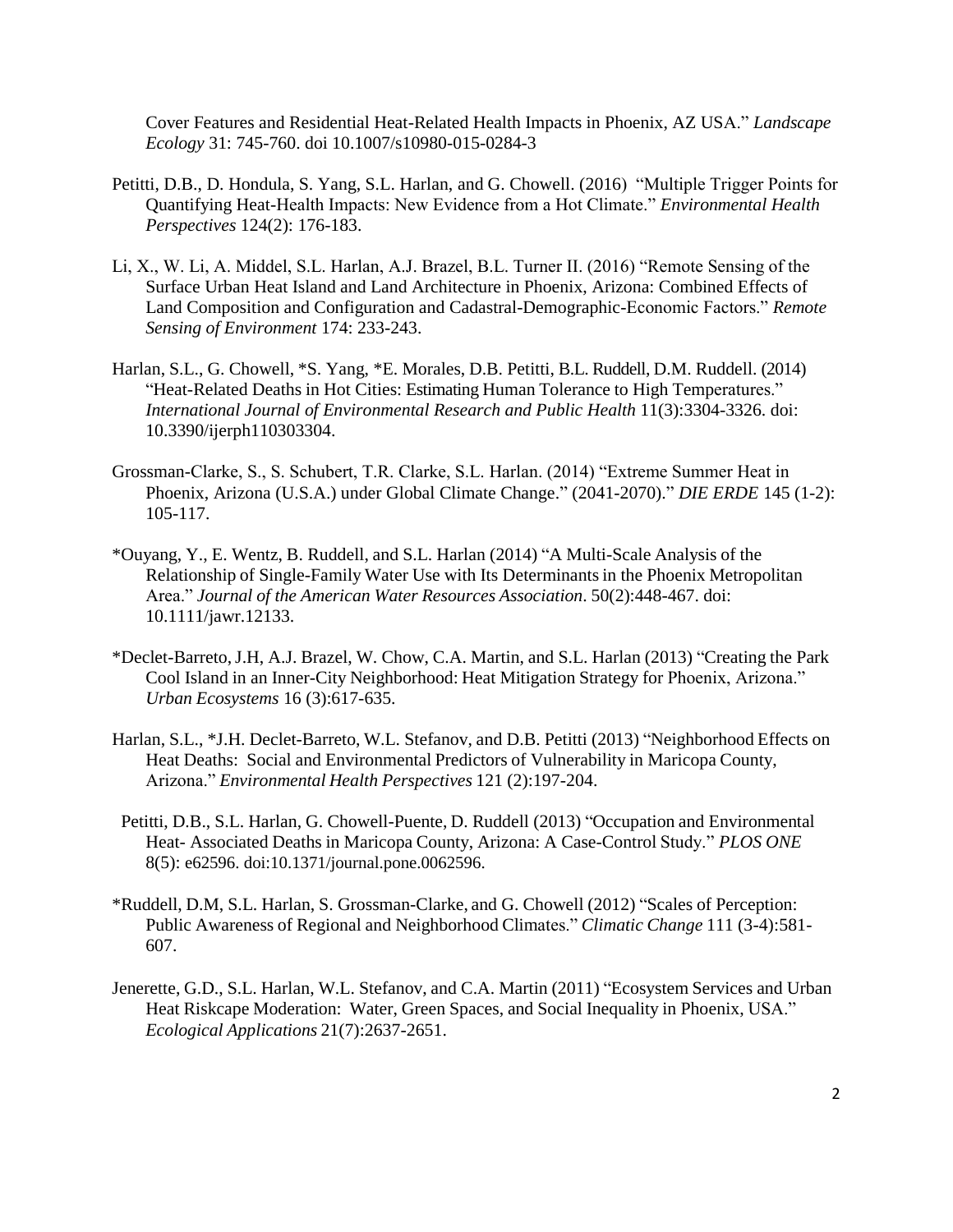- Harlan, S.L. and \*D.M. Ruddell (2011) "Climate Change and Health in Cities: Impacts of Heat and Air Pollution and Potential Co-Benefits from Mitigation and Adaptation." *Current Opinion in Environmental Sustainability* 3:126-134.
- Larson, K.L., A. Wutich, D. White, \*T.A. Muñoz-Erickson, and S.L. Harlan (2011) "Cultural Perspectives on Water Risks and Policies in a Southwestern City." *Human Ecology Review* 18 (1):75-87.
- \*Bleasdale, T., \*C. Crouch, and S.L. Harlan (2011) "Community Gardening in Disadvantaged Neighborhoodsin Phoenix, Arizona: Aligning Programs with Perceptions." *Journal of Agriculture, Food Systems, and Community Development.* doi:10.5304/jafscd.2011.013.007
- Collins, S.L., S.R. Carpenter, S.M. Swinton, D. Ornstein, D.L. Childers, T.L. Gragson, N.B. Grimm, J.M. Grove, S.L. Harlan, A.K. Knapp, G.P. Kofinas, J.J. Magnuson, W.H. McDowell, J.M. Melack, L.A. Ogden, G.P. Robertson, M.D. Smith, and A.C. Whitmer (2011) "An Integrated Framework for Socio-Ecological Research." *Frontiers in Ecology and the Environment* 9(6):351- 357.
- York, A., M.E. Smith, \*B. Stanley, B. Stark, \*J. Novic, S.L. Harlan, G. Cowgill, and C.G. Boone (2011) "Ethnic and Class-Based Clustering through the Ages: A Transdisciplinary Approach to Urban Social Patterns. *Urban Studies* 48 (11):2399-2415.
- Harlan, S.L., S. Yabiku, L. Larsen, and A. Brazel (2009) "Household Water Consumption in an Arid City: Affluence, Affordance, and Attitudes." *Society and Natural Resources* 22:691-709.
- Larson, K., D. Casagrande, S.L. Harlan, and S. Yabiku (2009) "Residents' Yard Choices and Rationales in a Desert City: Social Priorities, Ecological Impacts, and Decision Tradeoffs." *Environmental Management* 44:921-937*.*
- Larson, K.L, D. White, P. Gober, S.L. Harlan, and A. Wutich (2009) "Divergent Perspectives on Water Resource Sustainability in a Public-Policy-ScienceContext." *Environmental Science and Policy* 12:1012-1023.
- Harlan, S.L., A. Brazel, \*G.D. Jenerette, \*N.S. Jones, L. Larsen, \*L. Prashad, and W.L. Stefanov (2008) "In the Shade of Affluence: The Inequitable Distribution of the Urban Heat Island." *Research in Social Problems and Public Policy* 15: 173-202*.*
- \*Jenerette, G.D., S.L Harlan, A. Brazel, \*N. Jones, L. Larsen, and W.L. Stefanov (2007) "Regional Relationships between Vegetation, Surface Temperature, and Human Settlement in a Rapidly Urbanizing Ecosystem." *Landscape Ecology* 22: 353-365.
- Harlan, S.L., A. Brazel, \*L. Prashad, W.L. Stefanov, and L. Larsen (2006) "Neighborhood Microclimates and Vulnerability to Heat Stress." *Social Science & Medicine* 63: 2847-2863.
- Robert, P.M. and S.L. Harlan (2006) "Mechanisms of Disability Discrimination in Large Bureaucratic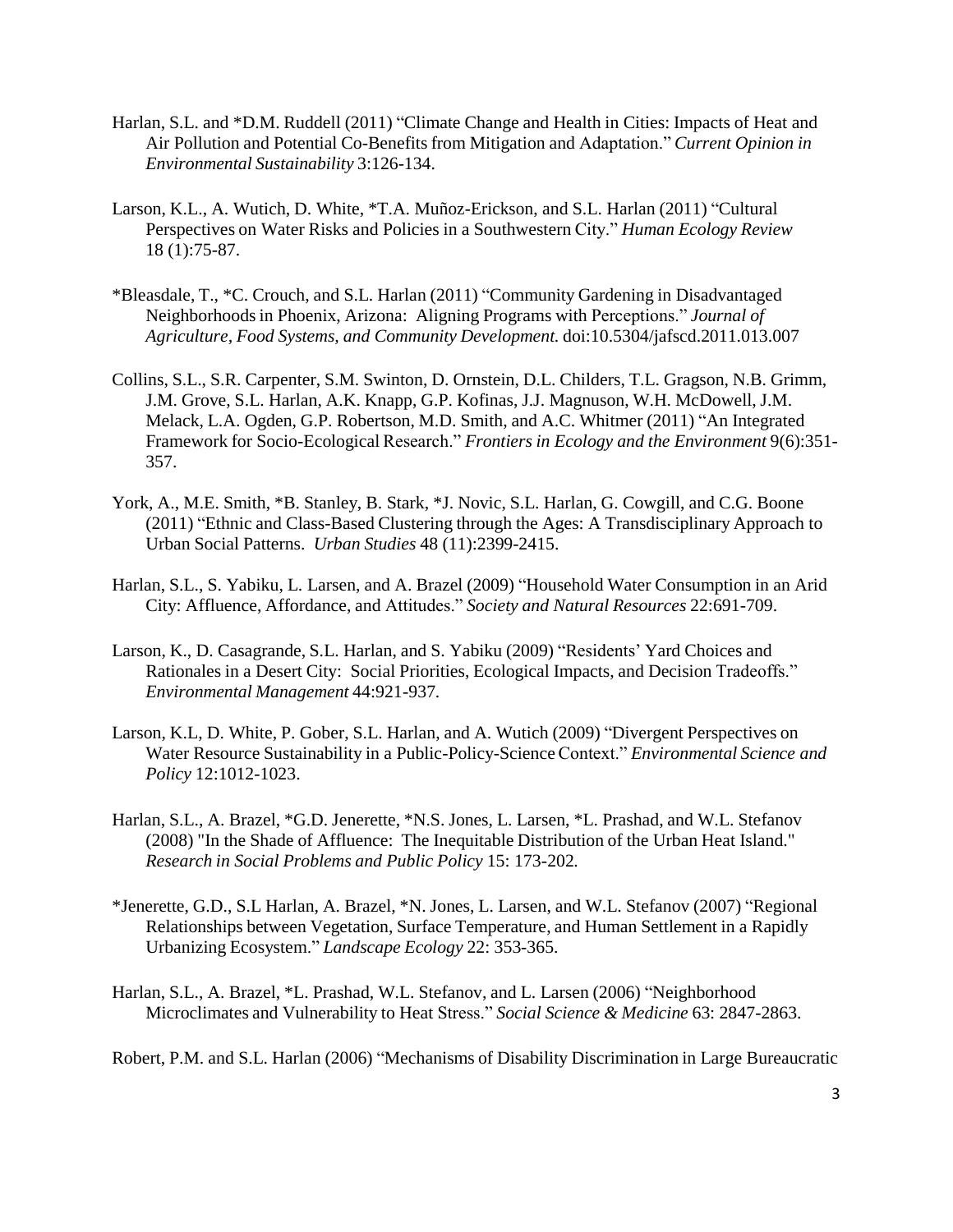Organizations: Ascriptive Inequalities in the Workplace." *The Sociological Quarterly* 47:599- 630.

- Larsen, L. and S.L. Harlan (2006) "Desert Dreamscapes: Residential Landscape Preference and Behavior." *Landscape and Urban Planning* 78:85-100.
- Kirby, A., S.L. Harlan, B. Bolin, E. Hackett, D. Hope, L. Larsen, A. Nelson, T. Rex, and S. Wolf (2006) "Examining the Significance of Housing Enclaves in the Metropolitan United States of America." *Housing, Theory and Society* 23:19-33.
- Larsen, L., S.L. Harlan, R. Bolin, E.J. Hackett, D. Hope, A. Kirby, A. Nelson, T. Rex, and S. Wolf (2004) "Bonding and Bridging: Understanding the Relationship between Social Capital and Civic Action." *Journal of Planning Education and Research* 24: 64-77.
- Stefanov, W.L., \*L. Prashad, \*C. Eisinger, A. Brazel, and S.L. Harlan (2004) "Investigation of Human Modifications of Landscape and Climate in the Phoenix Arizona Metropolitan Area Using MASTER Data." *The International Archives of the Photogrammetry, Remote Sensing, and Spatial Information Sciences* 35 (B7):1339-1347.
- Harlan, S.L. and P.M. Robert (1998) "The Social Construction of Disability in Organizations: Why Employers Resist Reasonable Accommodation." *Work and Occupations* 25 (4):397-435.
- Saidel, J.R. and S.L. Harlan (1998) "Contracting and Patterns of Nonprofit Governance." *Nonprofit Management and Leadership* 8 (3):243-259.
- Harlan, S.L. and J.R. Saidel (1994) "Nonprofit Boards of Directors in Third-Party Government." *Nonprofit Management and Leadership* 5 (2):173-196.
- Trent, K. and S.L. Harlan (1994) "Teenage Mothers in Nuclear and Extended Households: Differences by Marital Status and Race/Ethnicity." *Journal of Family Issues* 15 (2):309-337.
- Trent, K. and S.L. Harlan (1990) "Household Structure among Teenage Mothers in the United States." *Social Science Quarterly* 71 (3):439-457.
- Harlan, S.L. (1989) "Opportunity and Attitudes Toward Job Advancement in a Manufacturing Firm." *Social Forces* 67 (3):766-788.
- Harlan, S.L. and E.J. Hackett (1985) "Federal Job Training Programs and Employment Outcomes: Effects by Sex and Race of Participants," *Population Research and Policy Review* 4:235-265.
- Harlan S.L. and B. O'Farrell (1982) "After the Pioneers: Prospects for Women in Nontraditional Blue-Collar Jobs." *Work and Occupations* 9 (3):363-386.
- O'Farrell, B. and S.L. Harlan (1982) "Craftworkers and Clerks: The Effect of Male Co-Worker Hostility on Women's Satisfaction with Non-Traditional Jobs." *Social Problems* 29 (3):252-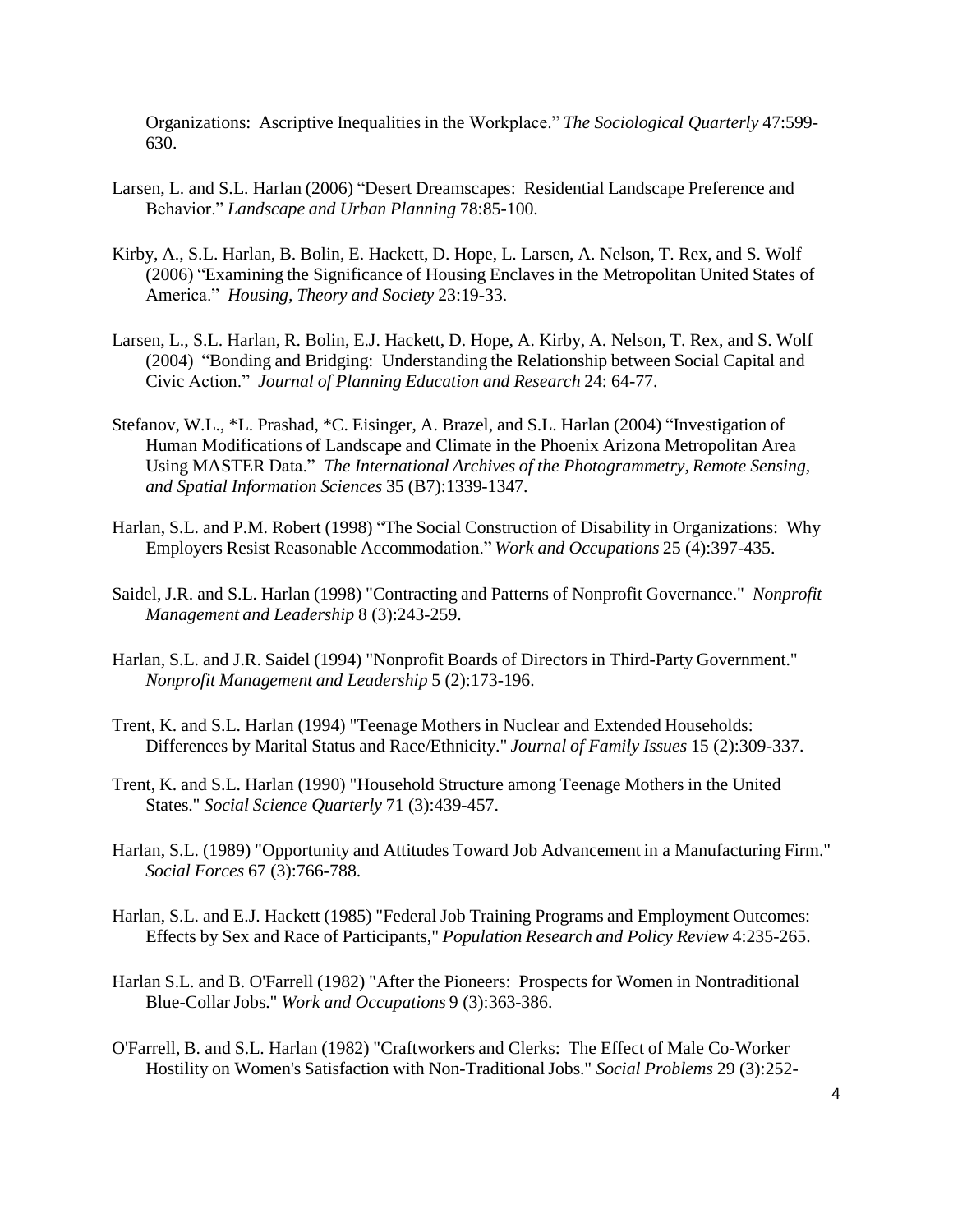265.

Harlan, S.L. (1981) "The Social Context of Employment Choice: Women in CETA." *The New England Sociologist* 3 (1):32-45.

## **Peer-Reviewed Book Chapters** (\*student co-author)

- Harlan, S.L., D.N. Pellow, and J.T. Roberts with S.E. Bell, W.G. Holt, and J. Nagel (2015) "Climate Injustice and Inequality: Insights from Sociology." Pp. 127-163 in *Climate Change and Society: Sociological Perspectives*, R.E. Dunlap and R.J. Brulle (eds.) Oxford University Press.
- Grimm, N.L., C.L. Redman, C.G. Boone, D.L. Childers, S.L. Harlan, and B.L. Turner (2013) "Viewing the Urban Socio-ecological System through a Sustainability Lens: Lessons and Prospects from the Central Arizona-Phoenix LTER Programme." Pp. 217-246 in *Long-Term Sociological Research: Studies in Society – Nature Interactions across Temporal and Spatial Scales*, S.J. Singh, H. Haberl, M. Chertow, M. Mirtl, M. Schmidt (eds.). Springer. doi10.1007/978-94-007-1177-8\_10
- Warren, P.S., S.L. Harlan, C. Boone, \*S B. Lerman, E. Shochat, and A.P. Kinzig (2010) "Urban Ecology and Human Social Organisation." Pp. 172-201in *Urban Ecology,* K.J. Gaston (ed.). Cambridge, UK: Cambridge University Press and the British Ecological Society.
- \*Ruddell, D.M., S.L. Harlan, S. Grossman-Clarke, and \*A. Buyantuev (2010) "Risk and Exposure to Extreme Heat in Microclimates of Phoenix, AZ." Pp. 179-202 in *Geospatial Techniques in Urban Hazard and Disaster Analysis*, P. Showalter and Y. Lu (eds). New York: Springer-Verlag.
- Harlan, S.L. and R.J. Steinberg (1989) "Job Training for Women: The Problem in a Policy Context." Chapter 1 in *Job Training for Women: The Promise and Limits of Public Policies*, Harlan and Steinberg (eds.), Philadelphia, PA: Temple University Press.
- Harlan, S.L. (1989) "Women and Federal Job Training Policy." Chapter 2 in *Job Training for Women: The Promise and Limits of Public Policies*, Harlan and Steinberg (eds.), Philadelphia, PA: Temple University Press.
- Markham, W.T., S.L. Harlan, and E.J. Hackett (1987) "Promotion Opportunity in Organizations: Causes and Consequences." Pp. 223-287 in *Research in Personnel and Human Resources Management, Volume 5,* K.M. Rowland and G.R. Ferris (eds.), Greenwich, CT: JAI Press.
- Harlan, S.L. (1985) "Federal Job Training Policy and Economically Disadvantaged Women." Pp. 282-310 in *Women and Work: An Annual Review, Volume I*, L. Larwood, A. Stromberg, and B. Gutek (eds.), Beverly Hills, CA: Sage.
- O'Farrell, B. and S.L. Harlan (1984) "Job Integration Strategies: Today's Programs and Tomorrow's Needs." Pp. 267-291 in *Sex Segregation in the Workplace: Trends, Explanations, Remedies*, B.F. Reskin (ed.), Washington, D.C.: National Academy Press.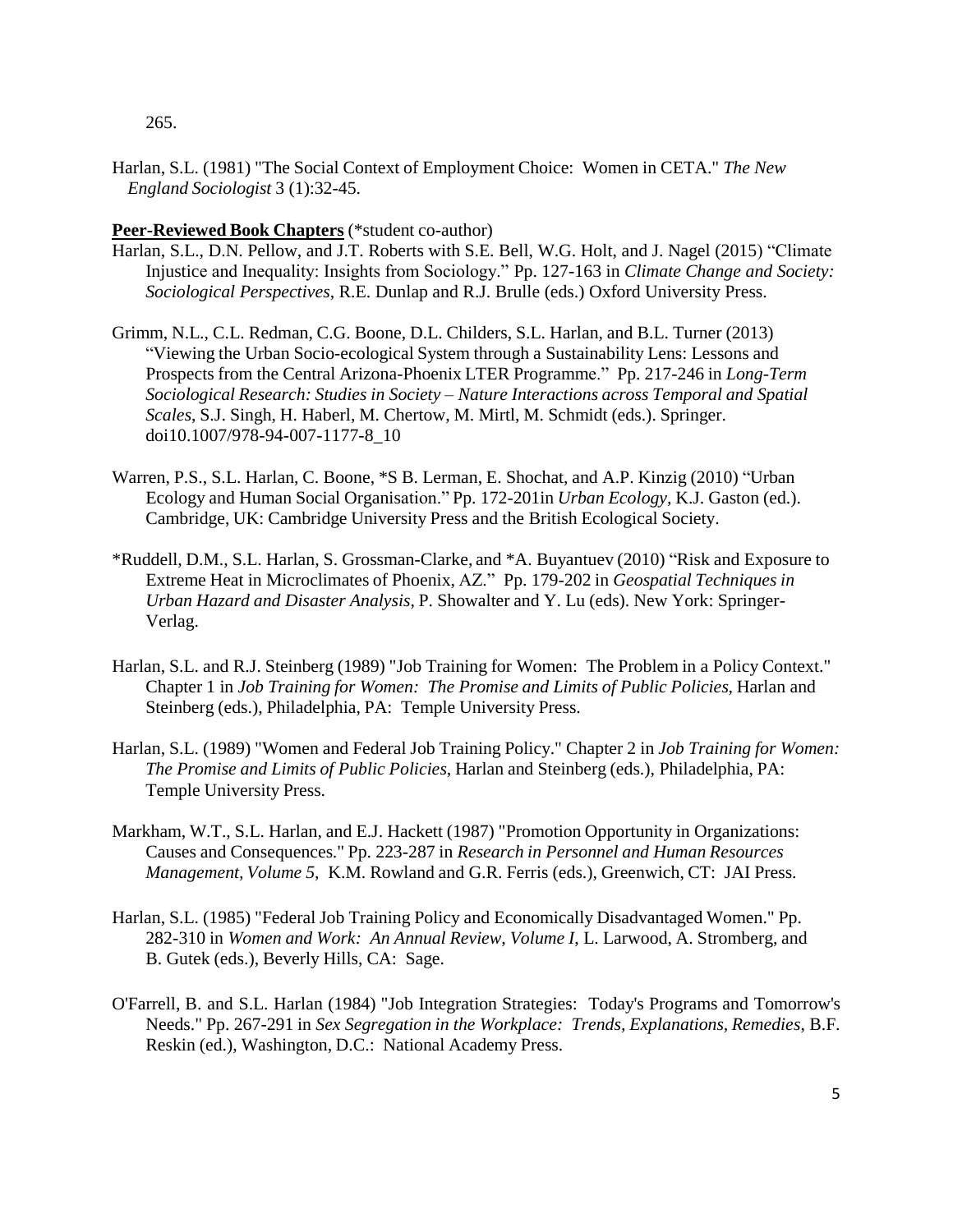**Book**

Harlan, S.L. and R.J. Steinberg (eds.) (1989) *Job Training for Women: The Promise and Limits of Public Policies*, Philadelphia, PA: Temple University Press. 572 pp.

# **Articles Under Review** (\*student co-author)

- Declet-Barreto, J., S.L. Harlan, D.B. Petitti, B.L. Ruddell. "A Socio-Spatial Vulnerability Model of the Urban Heat Island: Exposure, Sensitivity, and Health Impacts of High Temperatures."
- Hondula, D.M., S. Yang, B.L. Ruddell, S.L. Harlan D.B. Petitti,. "Optimizing Exposure Variable Selection for Heat-Health Risk Assessment: A Case Study in Maricopa County, Arizona, USA."

# **Articles in Preparation** (\*student co-author)

- Harlan, S.L., T. Lakes, \*A. Hagy-Ferguson, \*S. Osenberg. "Vulnerability to Urban Heat Stress in Two Climates: The Importance of Social Surveys in Discerning Perceptions of Risk and Resilience in Berlin, Germany and Phoenix, USA."
- Harlan, S.L., G. Chowell, S. Yang, D. Petitti, D. Hondula. "Health Consequences of Extreme Heat for Native Americans and African Americans."
- Ruddell, B.L, S.L. Harlan, D. Hondula, A. Jamison, D.B. Petitti, D.M. Ruddell, S. Yang. "An Outcomes-Based Heat Information System Prototype for Phoenix, Arizona."

## **RESEARCH GRANTS**

- National Science Foundation, Co-Investigator and Principle Investigator on Northeastern sub-award. "Sustainability Research Network: Urban Water Innovation Network (U-WIN): Transitioning Toward Sustainable Urban Water Systems" (Supplement: "Social Equity and Environmental Justice in Urban Water Systems" with Colorado State University (PI: Mazdak Arabi) and Michigan State University (co-PI Elizabeth Mack)). Award No. 1444758, 2015-2020, \$597,836.
- National Science Foundation, Co-investigator. "Hazards SEES: Enhancing Emergency Preparedness for Critical Infrastructure Failure During Extreme Heat Events." Georgia Institute of Technology (PI: Brian Stone), Arizona State University, and University of Michigan. Award No. 1520803, 2015-2019, ~\$950,000.
- National Science Foundation, Co-Principal Investigator. "Service Access in Premodern Cities." Award No. 1260344, 2013-2016, \$404,674.
- National Science Foundation, Co-Principal Investigator. Central Arizona Phoenix Long-Term Ecological Research Project, Phase 3: "Urban Sustainability in the Dynamic Environment of Central Arizona," BCS-1026865. 2011-2016, \$5,640,000.
- National Science Foundation, Principal Investigator. "Urban Vulnerability to Climate Change: A System Dynamics Analysis." (Coupled Natural-Human Systems Program), GEO 0816168, 2008 – 2014, \$1,439,610. Endorsed by Urbanization and Global Environmental Change, a Core Project of the International Human Dimensions Program.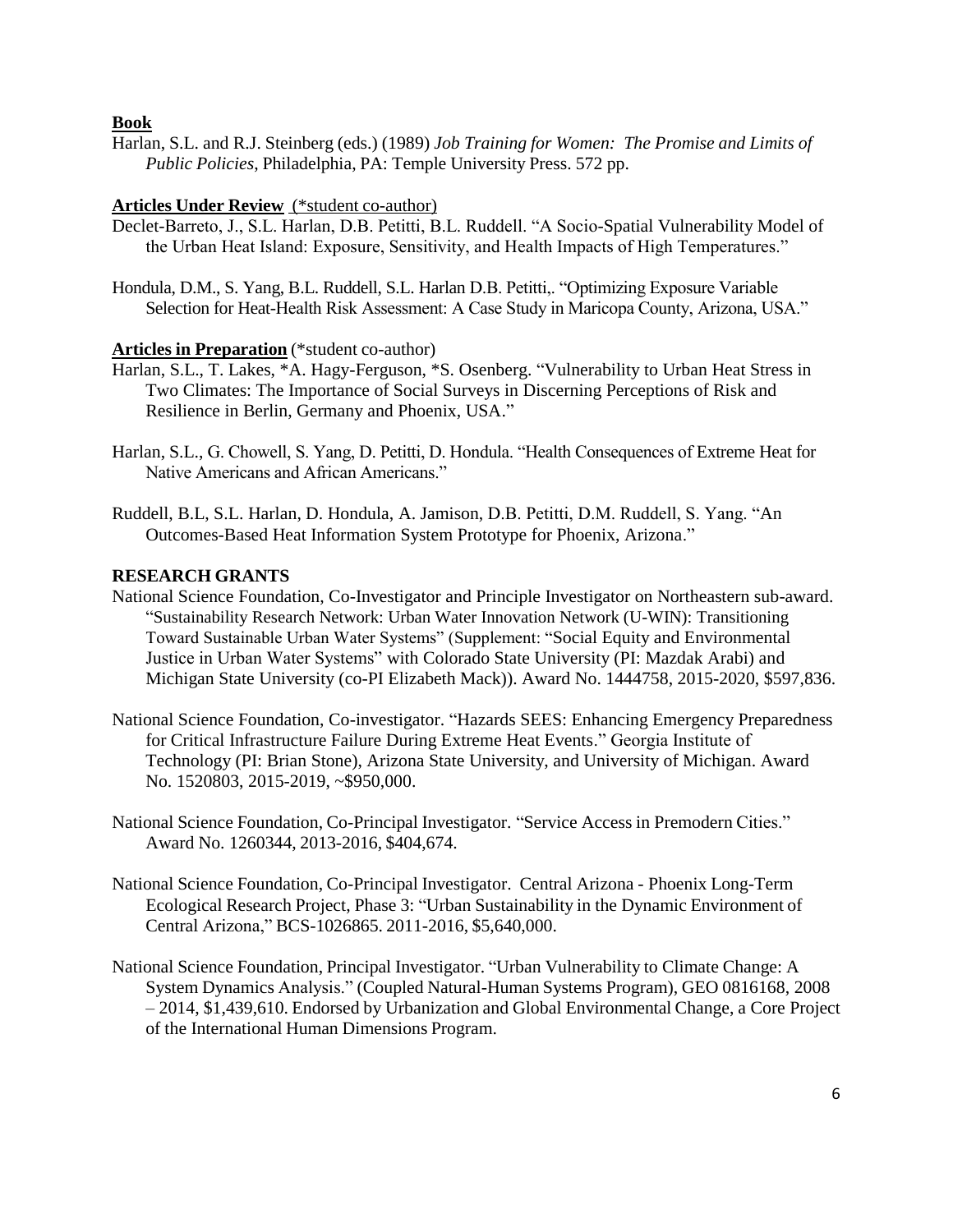- National Science Foundation, Co-Principal Investigator and Project Director, Central Arizona Phoenix Long-Term Ecological Research Project Supplemental Grant for: The Phoenix Area Social Survey: Increasing the Participation of Minority and Low Educational Attainment Households." 2010-2011, \$19,994.
- ASU, School of Human Evolution and Social Change, Co-Principal Investigator. "Late Lessons from Early History – Urban Organization through the Ages: Neighborhoods, Open Spaces and Urban Life." 2008-2011, \$375,661.
- National Science Foundation, Co-Principal Investigator. "Central Arizona Phoenix Long-Term Ecological Research Project, Phase 2," DEB-0423704, 2004-2010, \$5,021,000.
- National Science Foundation, Co-Principal Investigator and Project Director, Central Arizona Phoenix Long-Term Ecological Research Project Supplemental Grants for: "Collaborative Social Science: The Phoenix Area Social Survey." 2004-2006, \$97,258 and an additional \$20,000 from the NSF's Decision Center for a Desert City, ASU; and "Comparison of Public and Scientists' Understandings of Local Environmental Problems." 2006-2010, \$11,996.
- National Science Foundation, Principal Investigator. "Neighborhood Ecosystems: Human-Climate Interactions in a Desert Metropolis." (Biocomplexity Program), SES-0216281, 2002-2005, \$107,490.
- Arizona State University Multi-Investigator Development Grant, Principal Investigator, "Phoenix Area Social Survey," 2001, \$14,000.
- Arizona State University Faculty Grant-in-Aid Program, Principal Investigator, "Inequalities in Postindustrial Urban Labor Markets," 2000-2001, \$7,000.
- U.S. Department of Education, National Institute for Disability and Rehabilitation Research, Principal Investigator, "The Effects of Work Environments and Individual Characteristics on Job Opportunities for People with Disabilities," 1992-1995, \$213,684.
- U.S. Department of Labor, Glass Ceiling Commission, Principal Investigator, "Barriers to Employment Equity: Bridging the Gap Between the Glass Ceiling and the Sticky Floor," 1993-1994, \$17,500.
- Aspen Institute Nonprofit Sector Research Fund, Co-Principal Investigator, "Continuation Grant for Nonprofit Boards of Directors in Third-Party Government," 1994, \$12,000.
- Aspen Institute Nonprofit Sector Research Fund, Co-Principal Investigator , "Nonprofit Boards of Directors in Third-Party Government," 1992-1993, \$30,000.
- National Science Foundation, Principal Investigator. "Household Structure and Teenage Mothers."1990-1993, \$69,997.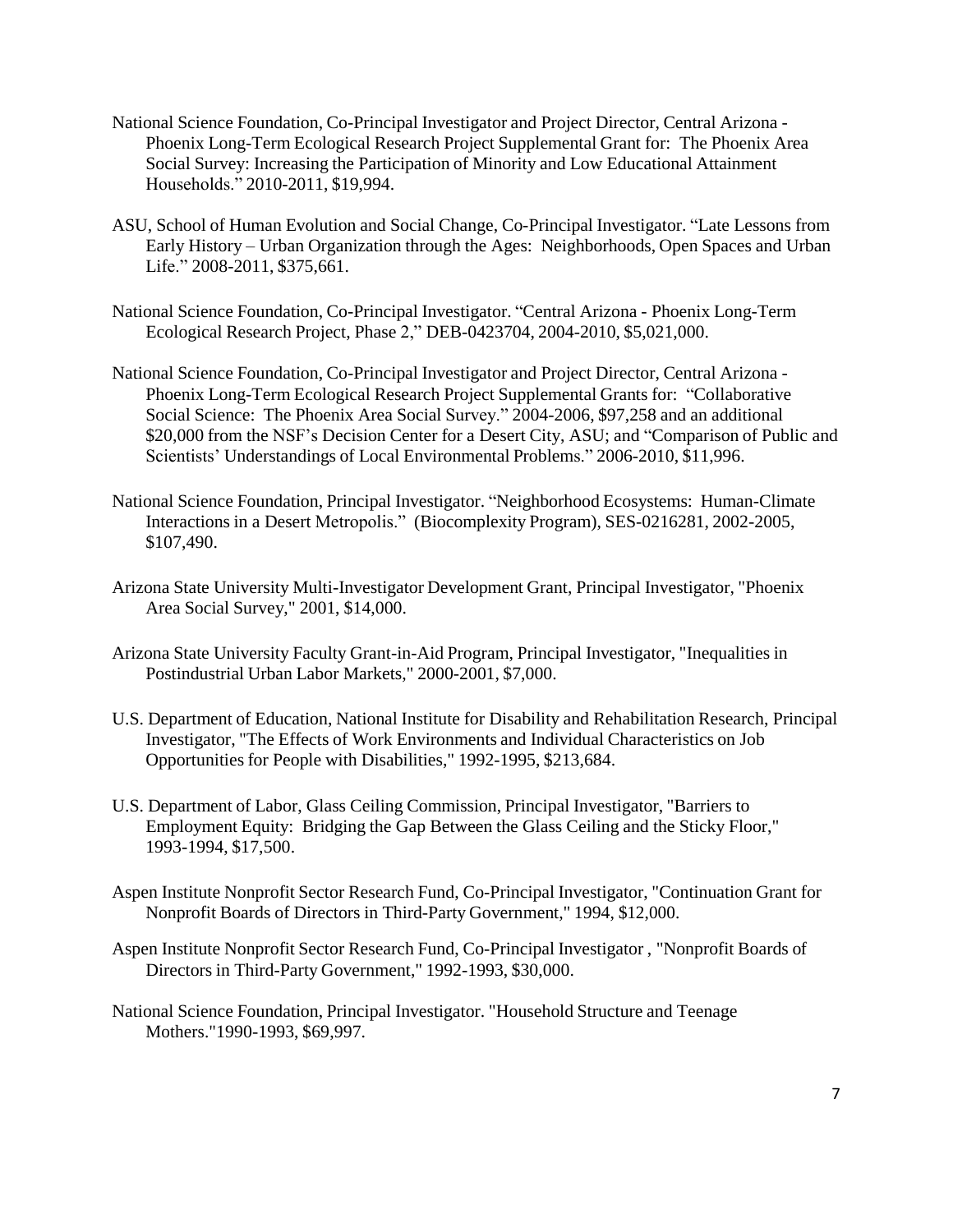- National Science Foundation, Principal Investigator, "The Effects of Education and Training Differences on the Employment Outcomes of Women and Men." 1981-1983, \$78,000.
- U.S. Department of Education, National Institute of Education, Principal Investigator, "Sex Equity in Access to Educational Resources under CETA and the Effect on Postprogram Employment." 1981. NIE funded the proposal; I declined the award.
- U.S. Department of Labor, Employment and Training Administration, Doctoral Dissertation Grant, "Uses of Manpower Funds by Counties under the Comprehensive Employment and Training Act." 1977-1979, \$12,000.

# **FELLOWSHIPS & VISITING APPOINTMENTS**

Visiting Scientist, Potsdam Institute for Climate Impact Research, Potsdam, Germany, Oct-Dec. 2012 Center Fellow, National Center for Ecological Analysis and Synthesis, University of California, Santa Barbara, 2004-2005

Visiting Research Scholar, The Henry A. Murray Research Center, Radcliffe College, 1983-1984 National Institute of Mental Health Postdoctoral Fellow, Social Systems Research Training Program,

Cornell University, 1979

# **INVITED LECTURES AND PRESENTATIONS National and International Academic Audiences**

- Partnerships, Research, and Innovation for Urban Sustainability: Confronting Local Sustainability Challenges in a Global Environment, Workshop sponsored by the National Academies of Sciences, Engineering, and Medicine. Washington, D.C. October 15, 2015.
- "Addressing Climate Impacts in Vulnerable Communities." Planning and Climate Change Symposium, American Planning Association National Planning Conference. Seattle, WA, April 18-21, 2015.
- "Uncertainties in Modeling Health Outcomes in Response to High Temperatures." National Center for Atmospheric Research, Uncertainities in Climate Change Research Colloquium. Boulder, CO, July 21-August 6, 2014. <http://www.asp.ucar.edu/colloquium/2014/presentations.php>
- "Urbanization and Climate Change in Desert Cities of Central Arizona: Heat Island to Heat Riskscape." Instituto de Research Sociale, Universidad Automato de Nuevo Leon, Monterrey, Mexico, March 10, 2014.
- "Toward a Social-Ecological Understanding of Heat-Related Mortality in Central Arizona Desert Cities." National Center for Atmospheric Research, Fifth Biannual Workshop on Climate and Health, Boulder, CO. July 9-12, 2013.
- "Extreme Collaborations: Adventures in Interdisciplinary Environmental Research." National Center for Atmospheric Research, Fifth Biannual Workshop on Climate and Health, Boulder, CO. July 9-12, 2013.

"Social-Ecological Change in Desert Cities of Central Arizona: Heat Island to Heat Riskscape."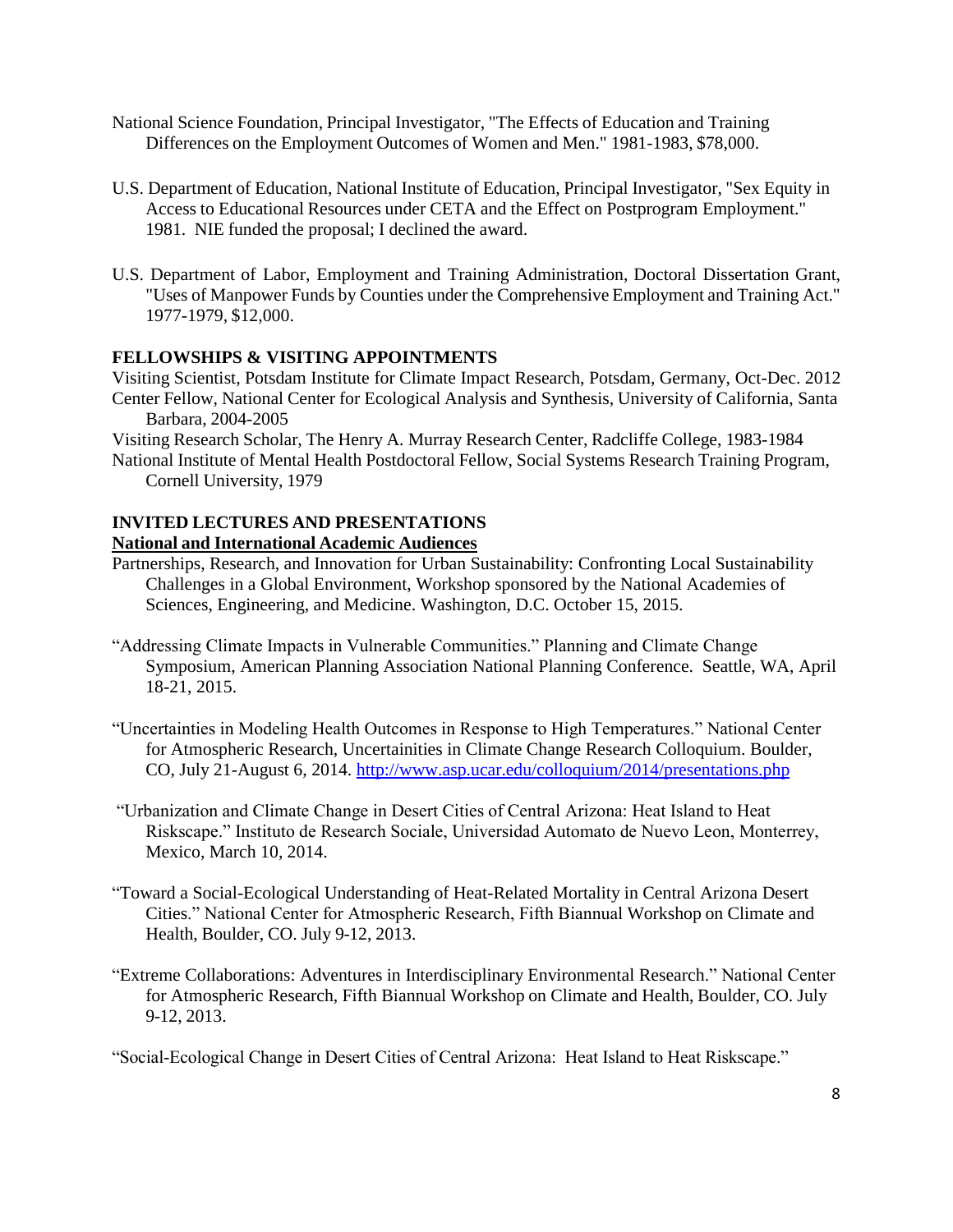Boston University, Boston, MA, March 21, 2013.

- "A Coupled Natural and Human Systems Study of Climate Change and Health in Phoenix, Arizona U.S.A." Technical University in Berlin, sponsored by Department of Ecology and Research Unit on Urban Climate and Heat Stress in Mid-Latitude Cities in View of Climate Change, Berlin, Germany, December 6, 2012.
- "A Coupled Natural and Human Systems Study of Climate Change and Health in Phoenix, Arizona U.S.A." Potsdam-Institute for Climate Impact Research, sponsored by Climate Impacts and Vulnerabilities North-South Group, Potsdam, Germany, November 30, 2012.
- "Climate Change, Neighborhood Ecosystems, and Human Health in Phoenix, Arizona U.S.A." Chinese Academy of Sciences, State Key Laboratory of Urban and Regional Ecology Research Center for Eco-Environmental Sciences, Beijing, China, May 28, 2012.
- "Climate Change, Neighborhood Ecosystems, and Human Health in Phoenix, Arizona U.S.A." East China Normal University, Shanghai State Key Laboratory of Urban Ecological Processes and Eco-Restoration, Shanghai, China, June 6, 2012.
- "Adapting to Health Impacts of Climate Change in the Desert Southwest." University of California Global Health Institute, Riverside, CA, September 29, 2011.
- "Sustainable Desert City: Is It an Oxymoron?" Annual meeting of the American Sociological Association, Regional Spotlight Session: Sustainable Las Vegas? Las Vegas, NV, August 20-24, 2011.
- Heat-Health Vulnerability Workshop sponsored by the Public Health Foundation of India and the National Resource Defense Council, Ahmedabad, Gujarat India March 28-30, 2011.
- "Climate Change and Health in Cities: A Coupled Natural and Human Systems Approach." University of Texas at El Paso, Sponsored by the Center for Environmental Resource Management, El Paso, TX, January 27, 2011.
- "Heat Stress and Vulnerable Communities in Arizona." Annual meeting of the American Public Health Association, Denver, CO, November 6-10, 2010.
- "Urban Vulnerability and Adaptation to Climate Change: A Coupled Natural and Human Systems Approach." University of Kansas, Co-sponsored by C-Change (Climate Change and Nature in the Global Environment) IGERT Program and the Institute for Policy & Social Research, Lawrence, KS. March 25, 2010.
- "Urban Vulnerability and Adaptation to Climate Change: A Coupled Natural and Human Systems Approach." University of Colorado, Co-sponsored by the Sociology Department and the Natural Hazards Center, Boulder, CO. March 11, 2010.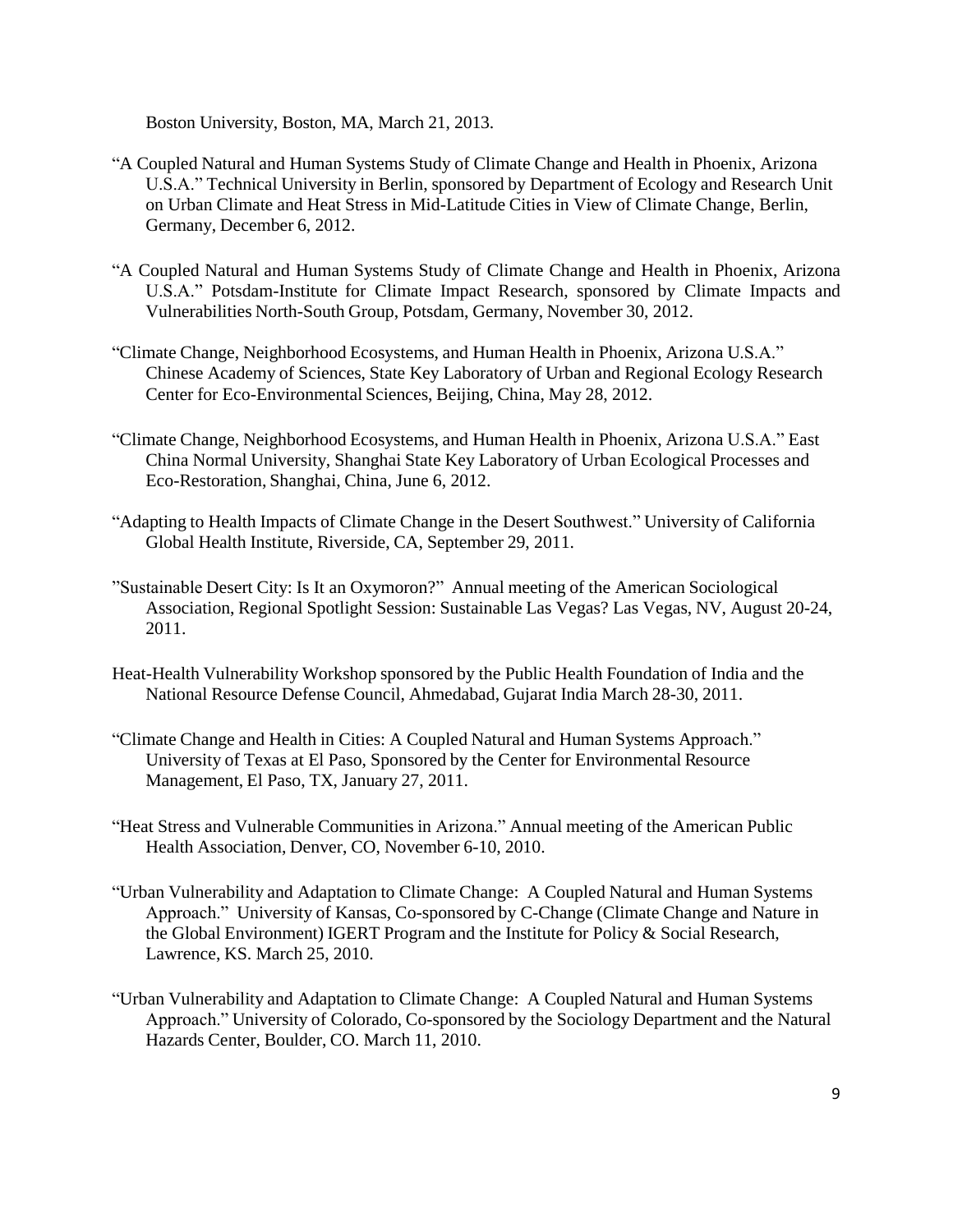- "Health, Cities, Inquiry and Action." Energy and Climate Research: Opportunities for Collaboration between U.S. and German Research Organizations." Joint meeting with American and German scientists sponsored by the National Science Foundation, the U.S. Department of Energy, and the Deutsche Forschungsgemeinschaft(German Research Foundation) Washington, D.C. February 18, 2010.
- "The Phoenix Laboratory: Collaborative, Interdisciplinary, and Translational Research on Heat and Health." National Center for Atmospheric Research Third Biannual Workshop on Climate and Health, Boulder, CO. July 12-17, 2009.
- Sociological Perspectives on Global Climate Change Workshop sponsored by the National Science Foundation, Arlington, VA, May 30-31, 2008.
- "Climate Injustice in Cities: Neighborhood Landscapes and Human Vulnerability to Extreme Heat." Plenary presentation at the annual conference of the Council of Educators in Landscape Architecture, Tucson, AZ. January 16, 2009.
- Harlan, S.L., D. Ruddell, and S. Grossman-Clarke. "Assessing Heat-Related Discomfort and Coping in Urban Neighborhoods." Third NCAR Community Workshop on GIS in Weather, Climate and Impacts, National Center for Atmospheric Research, Mesa Lab, Boulder, CO, October 27-29, 2008.
- "Sociological Research in the Central Arizona Phoenix LTER." Sponsored by the Jornada Experimental Range Long-Term Ecological Research project, New Mexico State University, Las Cruces, NM, December 2, 2005.
- "Environmental Complexity in Urban Neighborhoods," National Center for Ecological Analysis and Synthesis, University of California, Santa Barbara, Santa Barbara, CA. January 27, 2005.
- Interdisciplinary Studies and Remote Sensing Workshop. Presentation on Neighborhood Ecosystems Project. Long-Term Ecological Research All Scientists Meeting sponsored by the National Science Foundation, Seattle, WA. September 18-21, 2003.

# **Local University Audiences**

- Harlan, S.L. "Climate and Society: Insights from the American Sociological Association Task Force on Sociology and Global Climate Change." Department of Sociology and Anthropology Intellectual Event Series, Northeastern University, Boston, MA, April 7, 2016.
- Harlan, S.L. and M. Georgescu. "The Urban Water Innovation Network (U-WIN): A Multi-Institutional Partnership." School of Geographical Sciences and Urban Planning Colloquium, Arizona State University, Tempe, AZ, November 13, 2015.
- "Extreme Climate Events: Heat and its Impact on Health." Panelist, Decision Center for a Desert City Water/Climate Briefing, Arizona State University, Tempe, AZ, October 1, 2014. <https://dcdc.asu.edu/outreach/waterclimate-briefings/>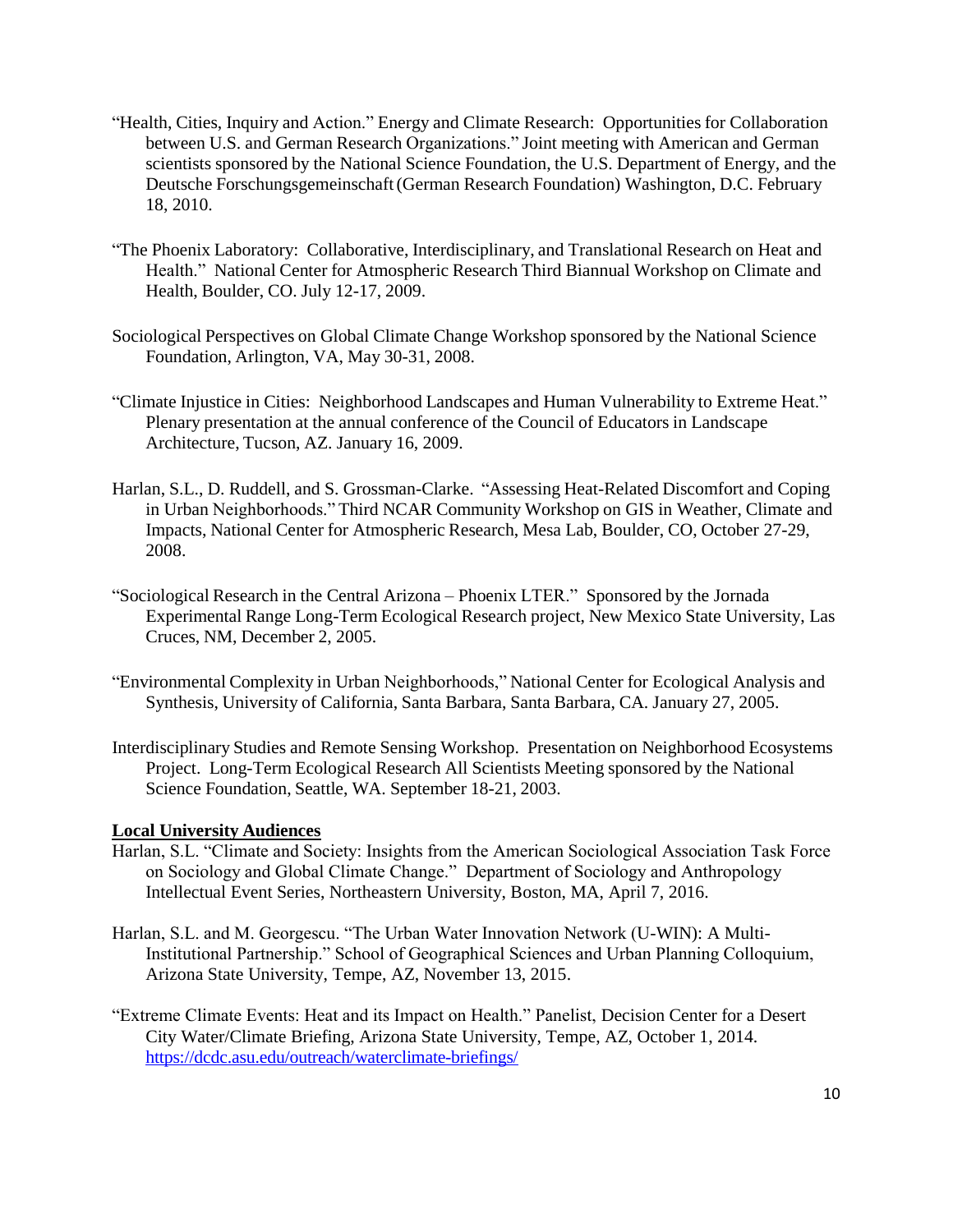- "Environmental Justice and Urban Climate." Presented at the National Science Foundation Mid-Term Site Review of the Central Arizona – Phoenix Long-Term Ecological Research Project, Arizona State University, Tempe, AZ. September 26-27, 2013.
- "Climate, Ecosystems and People Integrated Project Area: 2011 Highlights." S.L. Harlan and B. Ruddell. Fourteenth Annual Central-Arizona Phoenix Long-Term Ecological Research (CAP LTER) Poster Symposium, Arizona State University, Scottsdale, AZ. January 13, 2012.
- "Understanding Urban Heat Islands." Panelist, Decision Center for a Desert City Water/Climate Briefings, Arizona State University, Tempe, AZ. September 1, 2010.
- "Urban Vulnerability to Climate Change: An Interdisciplinary Investigation of Extreme Heat and Human Health in Phoenix." Ecosystems Engineering Seminar sponsored by the Center for Environmental Fluid Dynamics and Global Institute of Sustainability, Arizona State University, Tempe, AZ. October 14, 2009.
- Harlan, S.L. and W. Bannister. "The Role of Public Health Informatics in Studying Urban Vulnerability to Climate Change." Biomedical Informatics Seminar Series, Fulton School of Engineering, Arizona State University, Tempe, AZ. March 26, 2009.
- Panelist, "Roundtable: Exploring Research Collaboration and Knowledge Exchange." Tenth Annual Central Arizona - Phoenix Long-Term Ecological Research (CAP LTER) Symposium, Arizona State University, Tempe, AZ. January 10, 2008.
- "Climate Vulnerability in Phoenix." Presented at the National Science Foundation Mid-Term Site Review of the Central Arizona – Phoenix Long-Term Ecological Research Project, September 23-25, 2007 and the CAP LTER Advisory Board Visit, Arizona State University, Tempe, AZ. April 23-24, 2007.
- "The Phoenix Area Social Survey: A CAP LTER / DCDC Collaboration." National Science Foundation Site Review of the Decision Center for a Desert City, Arizona State University, Tempe, AZ. February 26-27, 2007.
- Panelist, "The Value of Long-Term Research." Ninth Annual Central Arizona Phoenix Long-Term Ecological Research Central Arizona - Phoenix Long-Term Ecological Research Poster Symposium, Arizona State University, Tempe, AZ. January 10, 2007.
- "New Possibilities for Integrative Research: A Preview of the 2006 Phoenix Area Social Survey." Central Arizona – Phoenix Long-Term Ecological Research project All Scientists Meeting, Arizona State University, Tempe, AZ. February 20, 2006.
- "The Phoenix Area Social Survey: Summary Results of the Pilot Study." Central Arizona Phoenix Long-Term Ecological Research project All Scientists Meeting, Arizona State University, Tempe, AZ. April 7, 2003.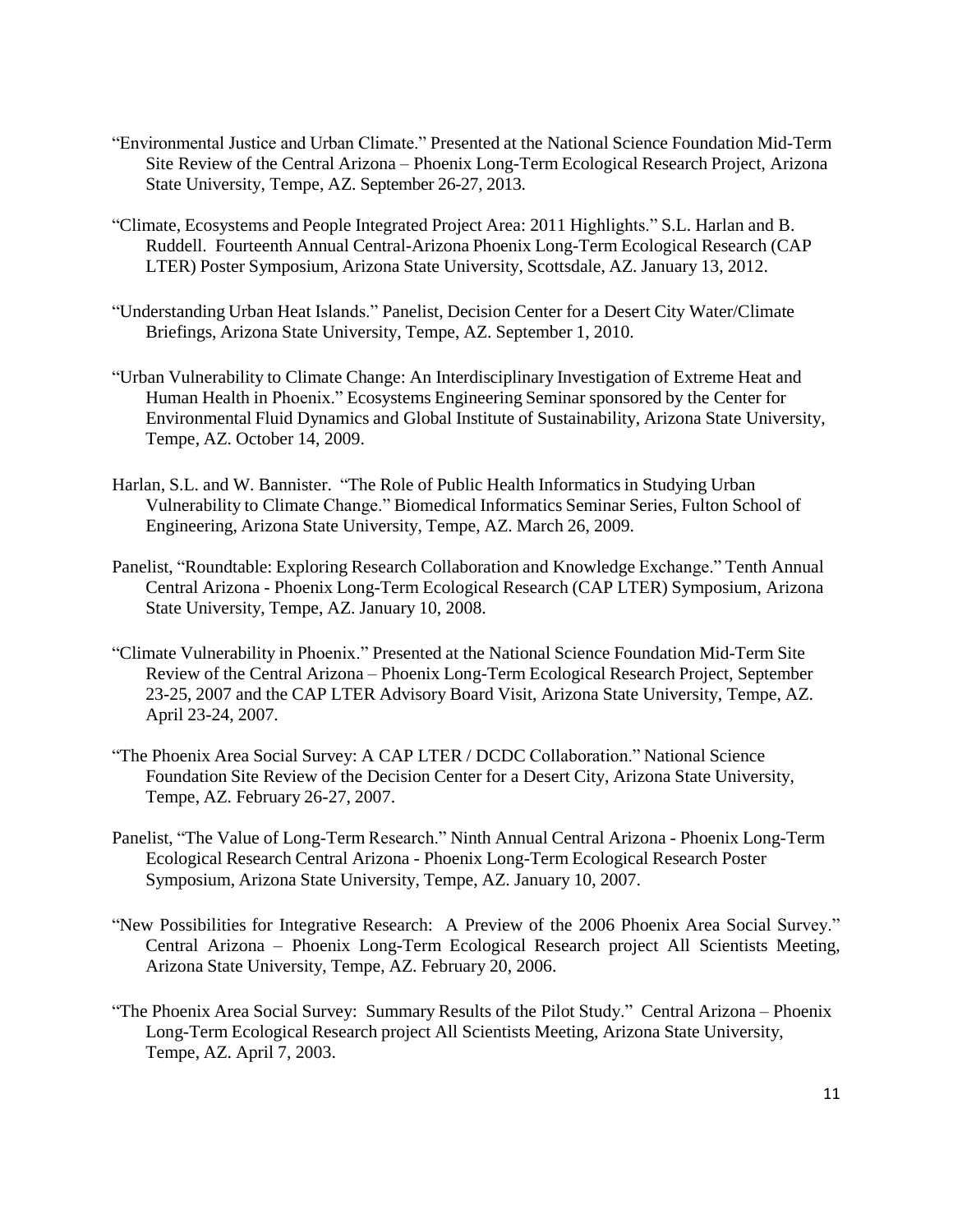## **Research Featured in Recent Media**

- *KAWC Colorado River Public Media, Arizona Science and Innovation Desk.* "Arizona's Poorest Neighborhoods Struggle to Provide Heat Relief" by Amanda Solliday. November 1 and 2, 2015. [http://kjzz.org/content/212353/arizona%E2%80%99s-poorest-neighborhoods-struggle](http://kjzz.org/content/212353/arizona%E2%80%99s-poorest-neighborhoods-struggle-provide-heat-relief)[provide-heat-relief](http://kjzz.org/content/212353/arizona%E2%80%99s-poorest-neighborhoods-struggle-provide-heat-relief)
- *Smithsonian Magazine*. "The Reality of a Hotter Summer is Already Here" by Jerry Adler. May 2014. [http://www.smithsonianmag.com/science-nature/reality-hotter-world-already-here-](http://www.smithsonianmag.com/science-nature/reality-hotter-world-already-here-180951172/?page=1)[180951172/?page=1](http://www.smithsonianmag.com/science-nature/reality-hotter-world-already-here-180951172/?page=1)
- *National Science Foundation Discovery.* "Summertime: Hot Time in the City." June 21, 2013. [http://www.nsf.gov/discoveries/disc\\_summ.jsp?cntn\\_id=128204&org=NSF](http://www.nsf.gov/discoveries/disc_summ.jsp?cntn_id=128204&org=NSF)
- *International Innovation: Disseminating science, research and technology.* "Just Deserts." January 2013. [www.international-innovation-northamerica.com](http://www.international-innovation-northamerica.com/)
- *Wired Science. "*Environmental Gap Widens in Phoenix" by Brandon Keim. December 1, 2011. <http://www.wired.com/wiredscience/2011/12/environmental-gap/>
- National Resources Defense Council, New York City. Press conference statement and Q&A on release of new web pages, "Climate Change Threatens Health," August 3, 2011. <http://www.nrdc.org/health/climate/>
- KTEP Public Radio El Paso, TX. Science Studio Program, 30-minute interview with Keith Pannell and Russ Chianelli on "Urban Heat Islands" aired Feb. 20, 2011. [http://www.ktep.org/files/archive\\_1980.mp3](http://www.ktep.org/files/archive_1980.mp3)
- NASA Johnson Space Center News. NASA Assets Provide Orbital View to Study Phoenix Heat Waves. Aug. 10, 2010. [http://www.nasa.gov/centers/johnson/home/phoenix\\_heatwaves\\_feature.html](http://www.nasa.gov/centers/johnson/home/phoenix_heatwaves_feature.html)
- McKinnon, S. "Wealth Buys Relief from the Urban Heat Island, *The Arizona Republic*, September 20, 2009.
- Harlan, S.L. "When Heat Threatens Society," *The Arizona Republic* newspaper editorial, June 21, 2008.

## **OTHER PUBLICATIONS**

## **Reports and Monographs** (\*student co-author)

- Harlan, S.L. (2016) "The Quest for Climate Justice in an Unequal World." Scholars Strategy Network: Research to Improve Policy and Strengthen Democracy. <http://www.scholarsstrategynetwork.org/scholar/sharon-l-harlan>
- Smith, V.K., S.L. Harlan, M. McLaen, \*J. Fishman, \*C. Valcarcel, M. Nation. (2015) "Compassion or Cash: Evaluating Survey Response Incentives and Valuing Public Goods." Working Paper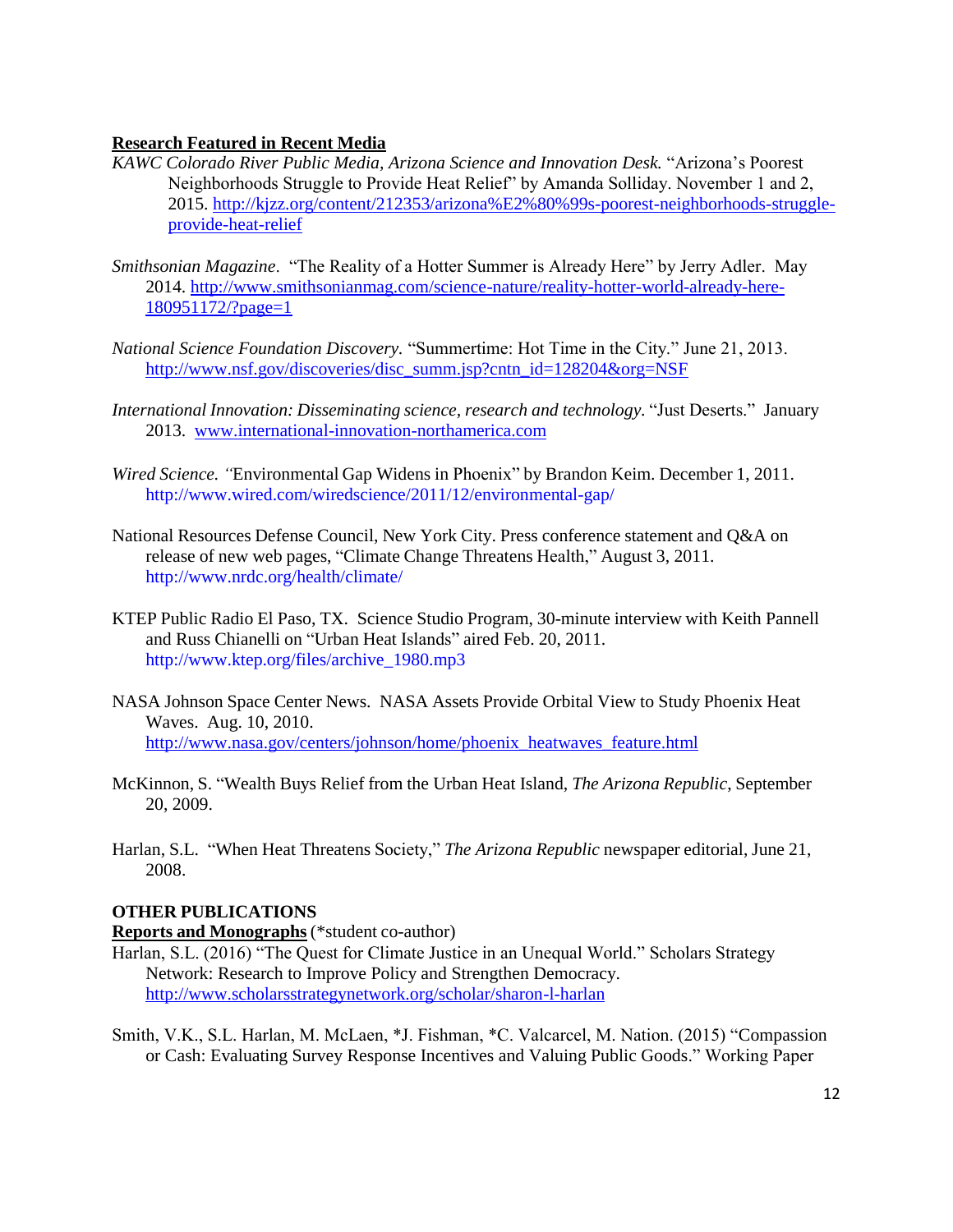21288 (June), National Bureau of Economic Research, Cambridge, MA. <http://www.nber.org/papers/w21288>

- Harlan, S.L. (2009) *"*What Does Sociology Bring to the Table for Studying the Human Dimensions of Global Climate Change?" Pp. 97-100 in J. Nagel, T. Dietz, and J. Broadbent (eds.), Report of the *National Science Foundation Workshop on Sociological Perspectives on Global Climate Change*, Arlington, VA, May 30-31, 2008**.**  [http://ireswb.cc.ku.edu/~crgc/NSFWorkshop/Readings/NSF\\_WkspReport\\_09.pdf](http://ireswb.cc.ku.edu/~crgc/NSFWorkshop/Readings/NSF_WkspReport_09.pdf)
- Harlan, S.L., M. Budruk, \*A. Gustafson, K. Larson, \*D. Ruddell, V.K. Smith, A. Wutich, and S. Yabiku (2007) *Phoenix Area Social Survey 2006 Highlights: Community and Environment in a Desert Metropolis.* Central Arizona - Phoenix Long-Term Ecological Research Project Contribution No. 4. Global Institute of Sustainability, Arizona State University. <http://caplter.asu.edu/home/contributions/index.jsp>
- Harlan, S.L., T. Rex, L. Larsen, E.J. Hackett, A. Kirby, S. Wolf, B. Bolin, A. Nelson, and D. Hope. (2003) *The Phoenix Area Social Survey: Community and Environment in a Desert Metropolis.* Central Arizona - Phoenix Long-Term Ecological Research Project Contribution No. 2. Arizona State University.
- Harlan, S.L. and P.M. Robert (1995) *Disability in Work Organizations: Barriers to Employment Opportunity*, final report to the U.S. Department of Education, National Institute on Disability and Rehabilitation Research.
- Harlan, S.L. and C.W. Berheide (1994) *Barriers to Workplace Advancement Experienced by Women in Low-Paying Occupations*, commissioned by the U.S. Department of Labor Glass Ceiling Commission.
- Review of *Poverty Dynamics: Issues and Examples* by Robert Walker (Brookfield, VT: Ashgate, 1994) *Contemporary Sociology 25* (3), 1996:339-340.
- Hackett, E.J. and S.L. Harlan (1988) *Implementing New Technology in New York State Agencies*, prepared for the Committee on the Work Environment and Productivity, Governor's Office of Employee Relations and Civil Service Employees Association.
- Harlan, S.L., L. Haignere, and B.D. Fisher (1988) *Suffolk County Pay Equity Study*, prepared for the Office of the County Executive, Suffolk County, New York.
- Harlan, S.L., B.D. Fisher, and R. Alba (1986) *Trends in the Demand for Lower-Level and Mid-Level Occupations in New York State*, prepared for the New York State Department of Social Services, Office of Program Planning, Analysis and Development.
- Levine, J.A., S.L. Harlan, M. Seligson, J.H. Pleck, and L. Lein (1981) *Child Care and Equal Opportunity for Women*, United States Commission on Civil Rights, Clearinghouse Publication No. 67.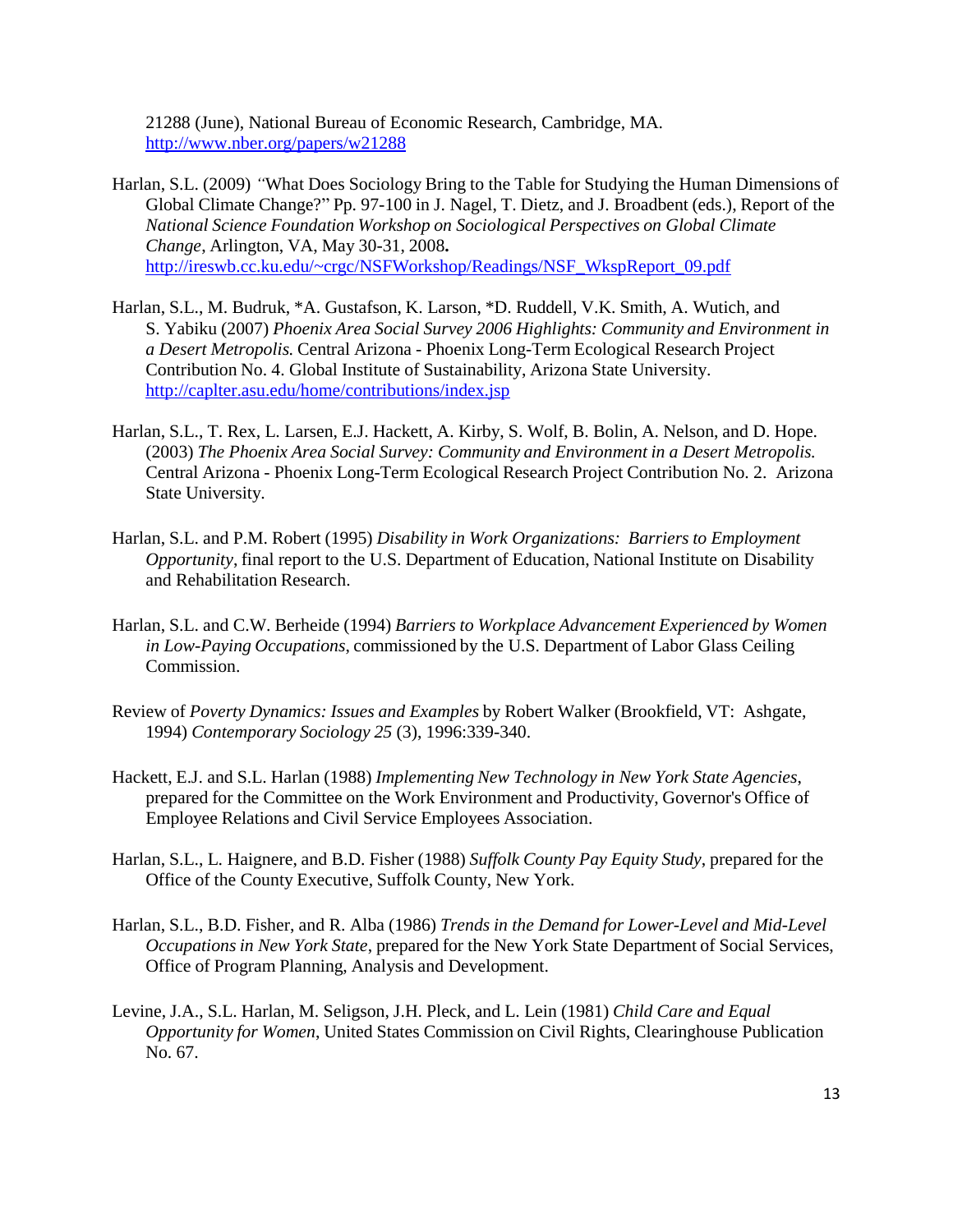Harlan, S.L. (1979) *Participation of Disadvantaged Groups in Employment and Training Programs (CETA) in New York and Pennsylvania*, prepared for the Office of Research and Development, Employment and Training Administration, U.S. Department of Labor, Final Report No. 91-36- 77-49.

## **Women in Public Service: Report series sponsored by the American Federation of State, County, and Municipal Employees (AFSCME), AFL-CIO**

- "Hidden Violence against Women at Work," *Women in Public Service*, A Special Report of the Center for Women in Government, SUNY Albany in Conjunction with AFSCME, No. 5, 1999.
- "Cost of Sexual Harassment to Employers Up Sharply," *Women in Public Service*, A Bulletin of the Center for Women in Government, SUNY Albany, No. 4, 1994.
- "Women Face Barriers in Top Management," *Women in Public Service*, A Bulletin of the Center for Women in Government, SUNY Albany, No. 2, 1992.
- "Number of Women in Government Increasing," *Women in Public Service*, A Bulletin of the Center for Women in Government, SUNY Albany, No. 1, 1991.
- **PRESENTATIONS AT PROFESSIONAL MEETINGS** (since 2000; \*student co-author) Harlan, S.L. "Climate Justice and Inequality," Association for Environmental Studies and Sciences Annual Meeting, Washington, D.C., June 8-11, 2016.
- Harlan, S.L., T. Lakes, \*A. Hagy-Ferguson, \*S. Osenberg. "Vulnerability to Urban Heat Stress in Two Climates: The Importance of Social Surveys in Discerning Perceptions of Risk and Resilience in Berlin, Germany and Phoenix, USA." European Survey Research Association Annual Meeting, Reykjavik, Iceland, July 13-17, 2015.
- Harlan, S.L., D.B. Petitti, D.M.Hondula, S. Yang, G. Chowell, B.L. Ruddell. "New Evidence from a Hot Climate: Considering Multiple Health Events, Exposure Variables, and Trigger Points for Interventions Related to Health Impacts of High Temperatures." 95th American Meteorological Society Annual Meeting, Phoenix, AZ, January 4-8, 2015.
- Ruddell, B.L, S.L. Harlan, D. Hondula, A. Jamison, D.B. Petitti, D.M. Ruddell, S. Yang. "An Outcomes-Based Heat Information System Prototype for Phoenix, Arizona." 95th American Meteorological Society Annual Meeting, Phoenix, AZ, January 4-8, 2015.
- Harlan, S.L. Discussant, Session on "Environmental Justice and Global Cities." Annual meeting of the American Sociological Association in New York, NY, August 18, 2013.
- Harlan, S.L., T. Bleasdale, C. Crouch, J. Declet-Barreto, T. Halperin, K. Parady. "Who Will Plant the Trees? Participatory Adaptation to Climate Change in a Low-Income Urban Neighborhood." Annual meeting of the Society for Social Studies of Science (4S) and European Association for the Study of Science and Technology. Copenhagen, Denmark, October 17-20, 2012.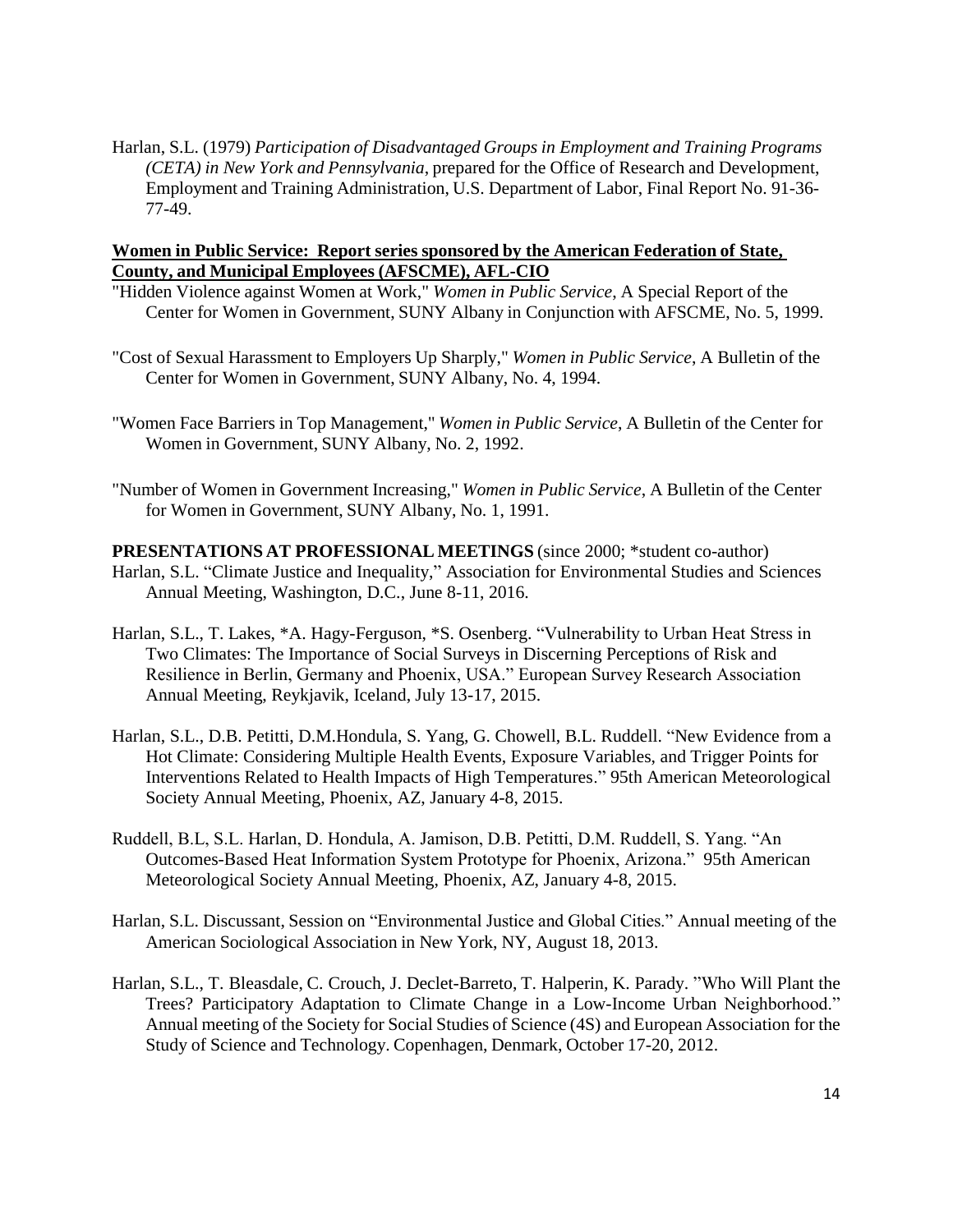- Martin, C.A., G.D. Jenerette, S.L. Harlan. "Air and Near Surface Temperature Regimens in Neighborhood Parks of Phoenix, Arizona, USA during Extreme Summer Heat." ICUC – 8th International Conference on Urban Climate and 10th Symposium on the Urban Environment. Dublin, Ireland, August 6-10, 2012. (To be published in Conference Proceedings.)
- Harlan, S.L. "Cities and Climate." Annual meeting of the American Sociological Association, Special Session on Reconfiguring Global Authority, Resources, Ideas, Bodies. Las Vegas, NV, August 20-24, 2011.
- Martin, C.A., S.L. Harlan, J. Declet-Baretto. "Tree Naturalization as a Means of Provisioning Ecosystem Services in an Arid Urban Ecosystem." Annual meeting of the Ecological Society of America. Austin, TX, August 7-12, 2011.
- Harlan, S.L, \*J. Declet-Barreto, \*E. Morales, G. Chowell, D. Petitti, D. Ruddell. "Understanding Urban Heat Riskscapes: A Comprehensive Analysis of Heat Deaths in Phoenix, Arizona." International Conference on Urbanization and Global Environmental Change, Tempe, AZ, October 15-17, 2010.
- Harlan, S.L. "The Climate of Cities and Community Health." Thematic session on Climate Change and Threatened Communities at the annual meeting of the American Sociological Association, San Francisco, CA, August 8-11, 2009.
- \*Ruddell, D.M., S.L. Harlan, S. Grossman-Clarke, and G. Chowell. "Scales of Perception: Public Awareness of Neighborhood and Regional Temperature Differences." Annual meeting of the American Meteorological Society, Phoenix, AZ, January 11-15, 2009.
- Wilhelmi, O., M. Hayden, S. Harlan, \*D. Ruddell, K. Komatsu, B. England, and \*C. Uejio. "A Framework for Spatial Assessment of Local Level Vulnerability and Adaptive Capacity to Extreme Heat." American Geophysical Union Fall Meeting, San Francisco, CA, December 15- 19, 2008.
- Harlan S.L. "Double Jeopardy: Urban Heat Islands and Global Warming." Annual meeting of the American Sociological Association, Boston, MA, August 1-4, 2008.
- Harlan, S.L., S. Yabiku, L. Larsen, and A. Brazel. "Household Water Consumption in an Arid City: Affluence, Affordance, and Attitudes." Annual meeting of the American Sociological Association, New York, NY, August 10-13, 2007.
- Harlan, S.L., A. Brazel, \*L. Prashad, W.L. Stefanov, and L. Larsen. "Neighborhood Environments and Vulnerability to Heat Stress." Annual meeting of the American Sociological Association, Montreal, Canada, August 11-14, 2006.
- Harlan, S.L., L. Larsen, E.J. Hackett, S. Wolf, B. Bolin, D. Hope, A. Kirby, A. Nelson, and T. Rex. "Neighborhood Attachment in Urban Environments." Annual meeting of the American Sociological Association, Philadelphia, PA, August 13-16, 2005.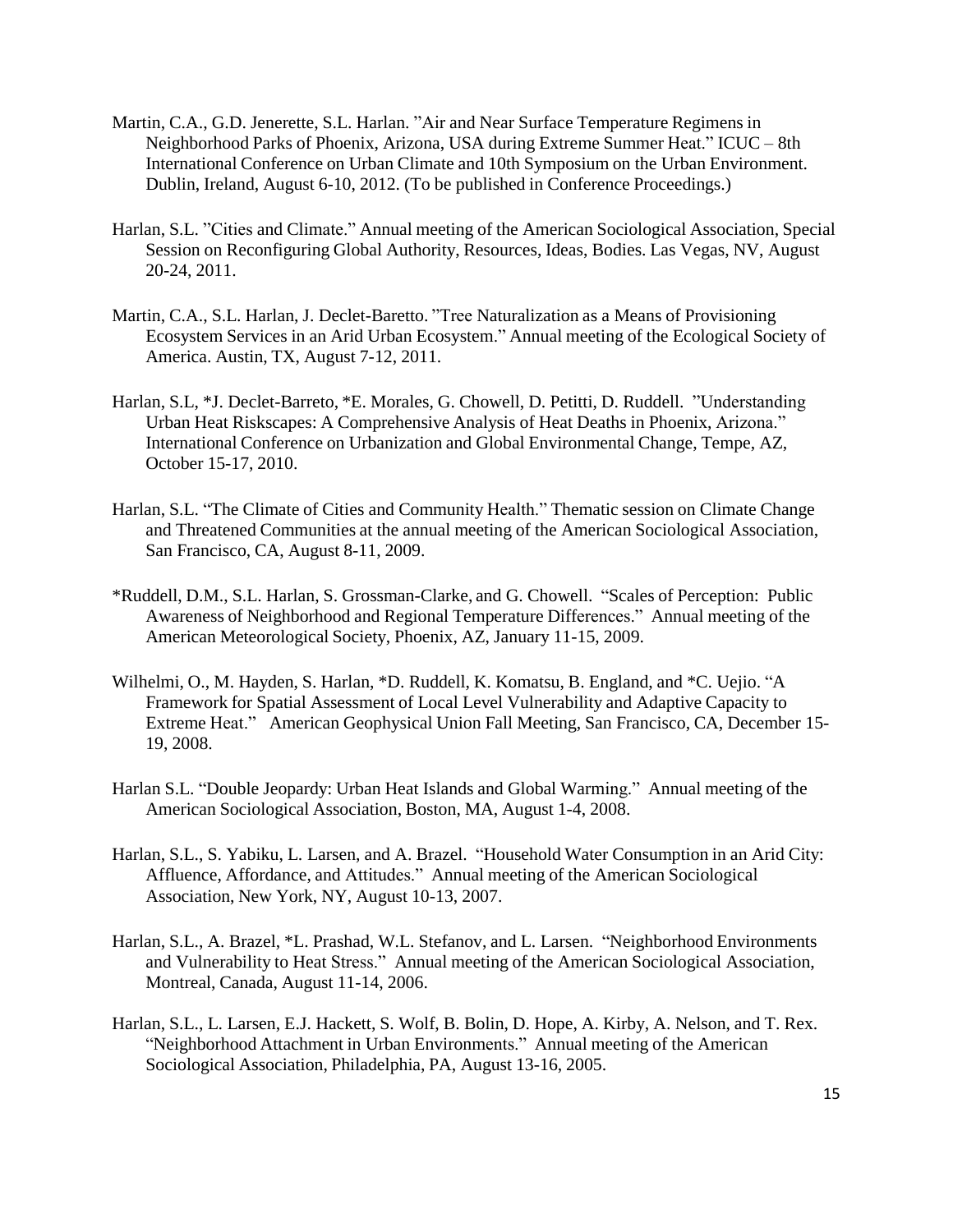- Larsen, L., R.W. Marans, \*G. Carter III, \*A. Gocmen, and S.L. Harlan. "Residential Quality in Detroit and Phoenix: An Exploration of Factors Influencing Mobility in Declining and Growing Metropolitan Areas." Environmental Design Research Association (EDRA), Vancouver, Canada, April 28- May 1, 2005.
- Harlan, S.L., A. Brazel, W.L. Stefanov, \*L. Prashad, L. Larsen, \*S. Grineski, \*N. Jones, and \*J. Parker. "An Interdisciplinary Investigation of Social Class, Ethnicity, and Exposure to Urban Climate Change." Globalization and the Environmental Justice Movement Symposium, Tucson, AZ, September 23-25, 2004.
- Harlan, S.L., A. Brazel, W.L. Stefanov, L. Larsen, \*S. Grineski, \*N. Jones, \*J. Parker, and \*L. Prashad. "Inequality for the 21st Century: Social Class, Ethnicity, and Vulnerability to Climate Change." Pacific Sociological Association annual meeting, San Francisco, CA, April 15- 18, 2004.
- Stefanov, W.L., \*L. Prashad, \*C. Eisinger, A. Brazel, and S.L. Harlan. "Investigation of Human Modifications of Landscape and Climate in the Phoenix, Arizona Metropolitan Area Using MASTER Data." International Society for Photgrammetry and Remote Sensing 20<sup>th</sup> Quadrennial Conference, Istanbul, Turkey, July 2004.
- Larsen, L. and S.L. Harlan. "The Wealth of Neighborhoods: Exploring the Concept of Neighborhood Capital." Third Joint Congress of the ACSP and AESOP, Leuven, Belgium, July 8-12, 2003.
- Harlan, S.L. Discussant, Session on "Labor Markets: Conceptualizations and Consequences." Annual meeting of the American Sociological Association in Anaheim, CA, August 18, 2001.
- Harlan, S.L. and A. Nelson. "Labor Market Dynamics in a Postindustrial City: A Sectoral and Spacial Analysis of Employment Change in Phoenix." Annual meeting of the American Sociological Association, Washington, DC, August 15, 2000.

# **TEACHING**

## **Honors**

Distinguished Nominee, Parents Association Professor of the Year Award, 2011 Nominee, School of Human Evolution and Social Change Faculty Award for Significant Contribution to Undergraduate Education, 2009 Guest Coach in the 2007 Sun Devil Football Season

## **Undergraduate Courses – Arizona State University**

China Summer Study Abroad Program Co-Director 2012 New Zealand Summer Study Abroad Program Director 2009, 2010 (ASB 443/SSH 403 Cross-cultural Studies in Global Health) (ASB 410/SSH 400 Poverty, Social Justice, and Global Health) ASB 191 Freshman Seminar (College Matters) ASB/SOS 394 Climate & Society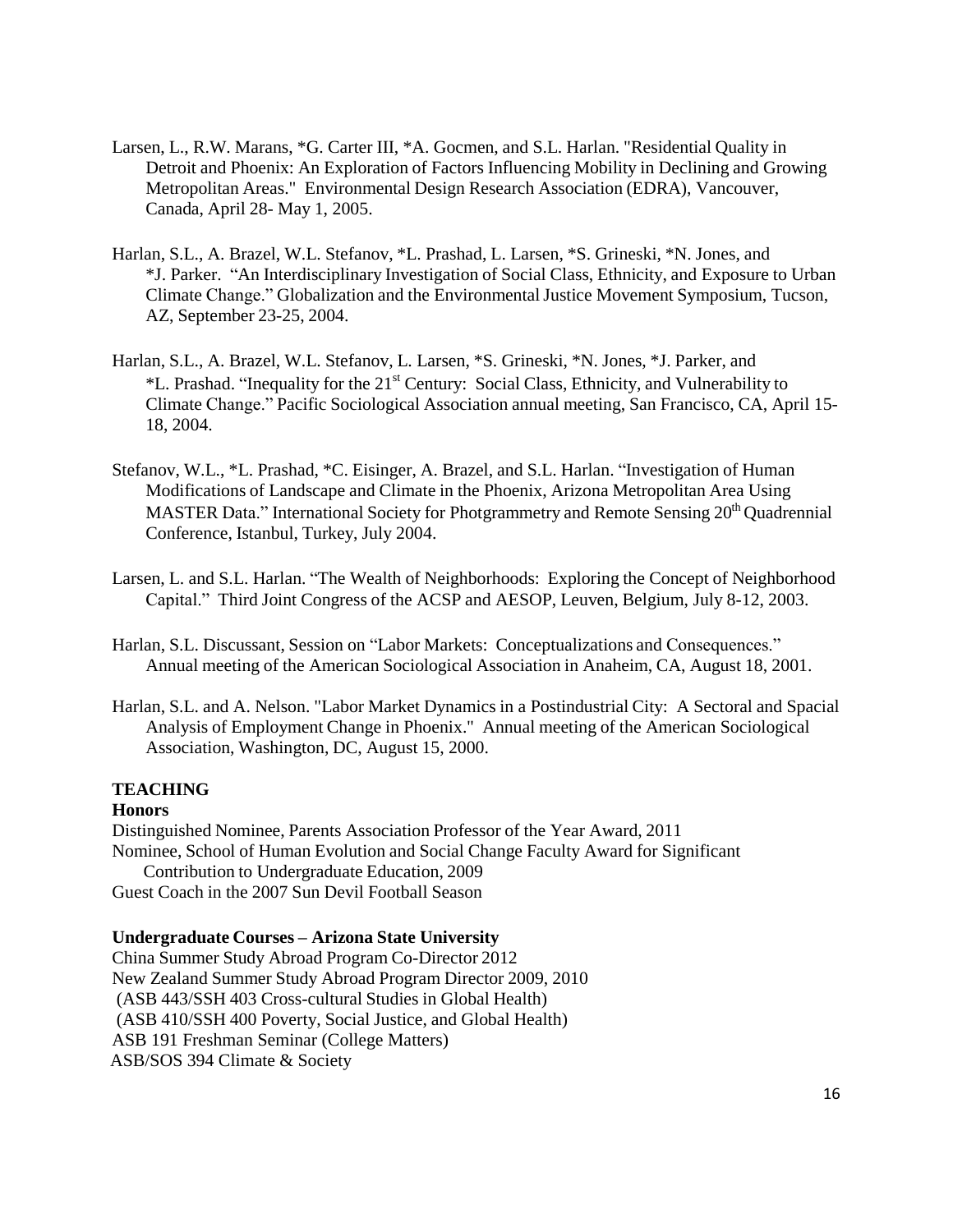ASB/SOS 370 Production, People & Environments ASB/SOC 421 Education and Society SOC 423 Social Class and Stratification SOC 321 Sociology of Work SOC/FAS 391 Sociological Research (required course for Sociology majors) SOC 394 Gender and Work

## **Graduate Courses – Arizona State University**

ASB/SOS 500 Social Survey Research ESS/SSH 514 Urban and Environmental Health ESS/ASB/GCU/SOS 591 Environmental Justice and the City ASB/GCU/PUP 591 Principles of Urbanism SOC 591 Gender, Race and Work Survey Research Practicum IGERT in Urban Ecology Workshop

# **Undergraduate Courses – Cornell University, Boston College**

Women and Work; Inequality in America; Introductory Sociology; Techniques of Social Research Social Science and Public Policy

## **Student Theses Completed**

Ph.D. dissertations = 9; Master's theses = 15; Honors, REU and undergraduate research =  $12$ 

## **Ph.D. Dissertation Committees Arizona State University (\*Completed)**

- Paul Chakalian, Ph.D. committee co-chair, Environmental Social Science.
- \*Thomas Bleasdale, Ph.D. committee chair, Environmental Social Science. "Gardens of Justice: A Social Movement for Food Security." (2015)
- \*Juliana Novic, Ph.D. committee member, Anthropology. "Neighborhood Dynamics at Calixtlhuaca, Mexico." (2015)
- \*Bogyeong Min, Ph.D. committee member, Geographical Sciences and Urban Planning. "Are Compact Cities More Equitable? Evidence from King County, Washington." (2014)
- \*Juan Declet-Baretto, Ph.D. committee co-chair, Environmental Social Science. "A Socio-ecological Understanding of Extreme Heat Vulnerability in Phoenix, Arizona." Received the 2014 Gilbert F. White Hazards Dissertation Award from the Hazards Specialty Group of the American Association of Geographers (2013)
- \*Yun Ouyang. Ph.D. committee member, Sustainability. "A Multi-Scale Study of the Relationship of Single-Family Residential Water Use with Its Determinants in the Central Arizona-Phoenix Region." (2013)
- **\***Darren Ruddell, Ph.D. committee member, Geographical Sciences and Urban Planning. "Scale and Social Science: A Study of Theory, Methods, and Quality of Life." (2009)
- **\***Jennifer Jacobson, Ph.D. committee chair, Sociology. "Is There a Hidden Gender Curriculum in Elementary Education Teacher Training Programs?" (2008)
- **\***Marcella Gemelli, Ph.D. committee member, Sociology. "Bridging the Digital Divide: Homeless Women Participate in Internet Life." (2007)
- **\***Lisa Kramer, Ph.D. committee chair, Sociology. "Prostitution: Why Women Enter, What They Experience Emotionally, and How They Use Substances to Cope" (2006)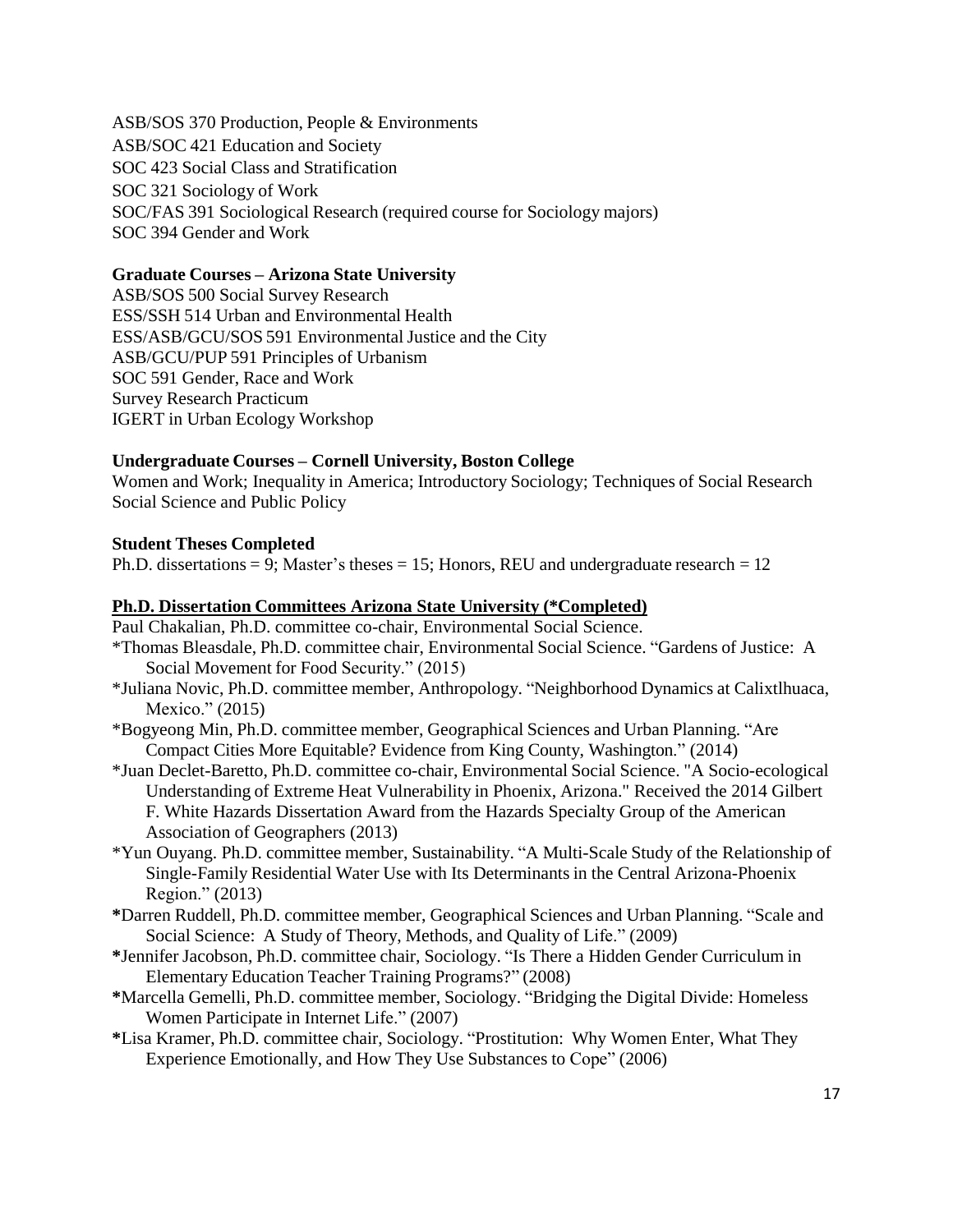## **Master's Theses Committees (\*Completed)**

- \*Elizabeth Kurtz, Master's thesis committee member, "Bouncing Back: Methods for Measuring Community Resilience in Disaster Management" (2015)
- \*Carolyn Crouch, Master's thesis committee chair, "Community Food Resource Mapping in Central City South, Phoenix: An Exploratory Study of Community Capacity Building" (2011)
- \*Cory Sanchez, Master's thesis committee member, "Vulnerability of the Homeless Population to Extreme Heat" (2011)
- \*Danielle Bray, Master's thesis committee member, "Enforcing the Law, Enforcing the Border: The Minuteman Movement and the Public Debate about Illegal Immigration" (2008)
- \*Jennifer Lane, Master's thesis committee member, "Freshman Academic Success Courses: An Evaluation with Focus on Team Teaching" (2006).
- \*Rachel Cummings, Master's thesis committee member, "Environmental Quality Formation: A Comparison of St. Louis and Phoenix" (2006)
- \*Lela Prashad (Department of Geological Sciences), Master's thesis committee member, "Urban Heat Island Connections to Neighborhood Microclimatesin Phoenix, Arizona: Influences of Land Use and Social Variables on Temperature" (2004)
- \*Andrea Casir, Master's thesis committee member, "The Placement of Institutionalized Children for Adoption in Mexico" (2003)
- \*Fang Yang, Master's thesis chair, "Recent Trends in Occupational Segregation for White and Hispanic Women in the Greater Phoenix Area, 1983-1998" (2002)
- \*Daniel Hassell, Master's thesis chair, "Employment Outcomes for Vocational Rehabilitation Clients: Human Capital, Labeling and Disability" (2002)
- \*Rong Wong, Master's thesis committee member, "Internet Use and Gender Inequality at Work: A Cross-Sectional Analysis" (2002)
- \*Maureen O'Donnell, Master's thesis committee member, "Vulnerability in Phoenix: A Socio-Historical Analysis of Contamination Sites" (2002)
- \*Paula Walsh, Master's thesis committee member, "Defining Effective Tutoring: A Social Psychological Approach" (2001)
- \*Zhao Feng, Master's thesis committee member, "Educational Aspirations of Asian American Students" (2000)
- \*Rachel Durham, Master's thesis committee member, "Education and Occupational Expectations of High School Seniors: An Assessment of the Aspirational Process" (1999)

#### **Undergraduate Honors Theses and Research Projects Advisor (\*Completed)**

\*Mary Munoz, Capstone Co-advisor, Sustainability (2015)

- \*Brandon Ruiz, Faculty Mentor, Internship for Science-Practice Integration, Decision Center for a Desert City (2015)
- \*Nicole Scott, Honors thesis committee member, Anthropology (2014-2015)
- \*Amanda Burke, SHESC apprenticeship sponsor, Global Health (2012)
- \*Sarah Machacek, Honors thesis committee chair, "Design and Evaluation of a Garden-Based Curriculum to Teach Nutrition, Exercise and Sustainable Environment in Inner-City Schools" (2011)
- \*David Miles, Faculty advisor, Global Health capstone, "Community Gardening in South Central Phoenix" (2010)
- \*Garrett Bonillas, Honors thesis committee member, "Mining Towns in Transition: The Changing Dynamics of Arizona Copper Communities" (2008)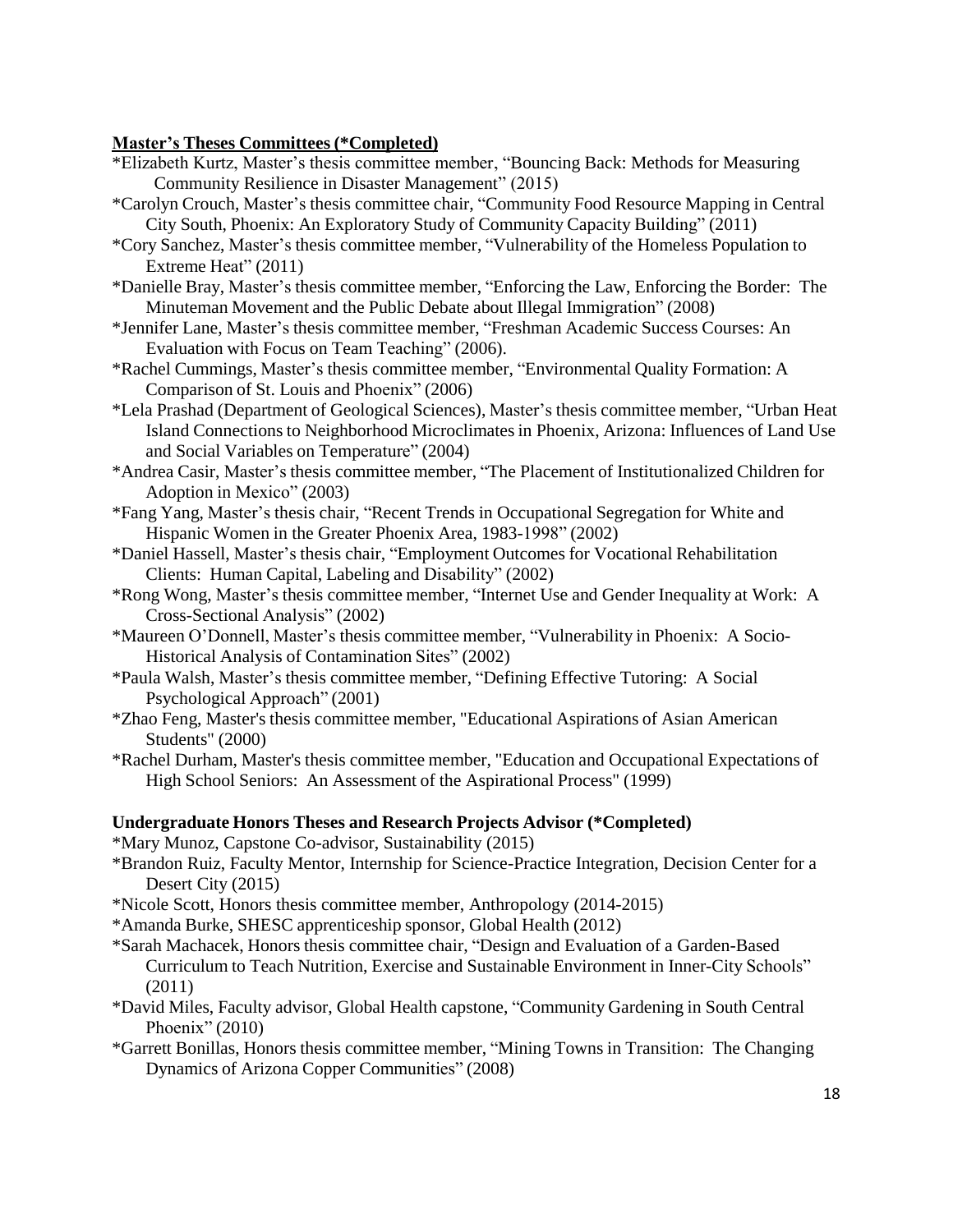- \*Katrina Johnston, Faculty advisor, "The Reinvention of Shopping Malls as Community Centers," Undergraduate Research Assistantship Award from the School of Human Evolution and Social Change (2008)
- \*Genevieve Luikart (2006), Faculty advisor, National Science Foundation Research Experience for Undergraduates(REU)
- \*Mark Shen (2004), Faculty advisor, National Science Foundation REU
- \*Danielle Zeigler (2002) Faculty advisor, National Science Foundation REU
- \*Kimberly Ward Hart, Senior honors thesis committee member, "In Their Own Voices: Job Perceptions of the Juvenile Residential Care Worker" (2001)

# **PROFESSIONAL SERVICE**

- U.S. Environmental Protection Agency, Subject Matter Expert for Mapping the Vulnerability of Human Health to Climate Change in the U.S. – Interviews and Workshop, Washington, D.C., 2016.
- International Journal of Biometeorology, Editorial Advisory Board, 2014-present.
- Urban Climate and Heat Stress in Mid-Latitude Cities in View of Climate Change (UCaHS) research unit, Deutsche Forschungsgemeinschaft(German Research Foundation), Advisory Board Member, 2013- 2015.
- National Center for Atmospheric Research, Advisory Panel Member of the Research Applications Laboratory, 2010-2012.
- American Sociological Association Task Force on Global Climate Change, Co-lead report author, "Insights from Social Theory and Empirical Studies of Inequality and Claims of Environmental Injustice" for the Task Force, 2010-2015.
- National Science Foundation Long-Term Ecological Research Network, Science Council Member, 2010-2011.

# **Peer reviewer for the National Science Foundation**

Proposal reviewer: Sociology; Geological Sciences; Geography and Spatial Sciences; Decision, Risk and Management Science Programs (on-going); Review Panel for the Dynamics of Coupled Natural – Human Systems Program, March 2-4, 2010; Mid-Term Site Review Team Member, Baltimore Ecosystem Study Long-Term Ecological Research project, 2007

## **Peer reviewer for book manuscripts**

Temple University Press; SUNY Press; W.W. Norton

# **Peer reviewer for academic journals**

*American Sociological Review; American Journal of Sociology; Climatic Change; Environmental Research; Frontiers in Ecology and Environment; Gender & Society; International Journal of Environmental Research and Public Health; International Journal of Biometeorology; International Journal of Health Geographics; Journal of Environmental Management; Journal of Environmental Planning and Management; Journal of Urbanism; Landscape and Urban Planning; Local Environment; PLOS ONE; Research in Social Problems & Public Policy; Sex Roles; Social Forces; Social Science & Medicine; Society and Natural Resources; Sociological Forum; Sustainability: Science, Practice, & Policy; Science of the Total Environment; Sociological Inquiry; The Social Science Quarterly; Urban Geography; Urban Studies*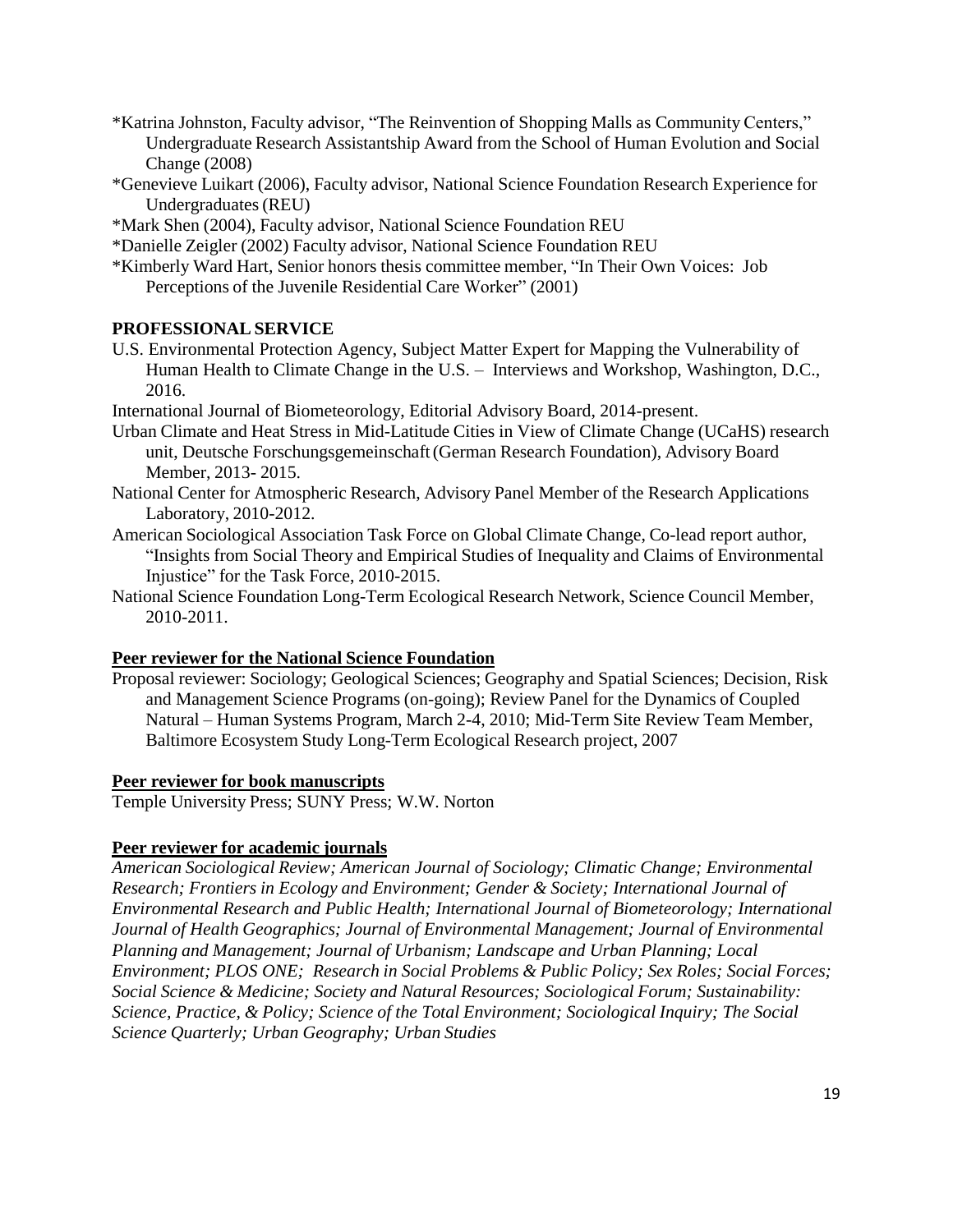# **Memberships**

American Sociological Association (ASA); ASA Section on Environment and Technology;; Association for Environmental Studies and Science; distinguished paper award committee 1998; National Council for Research on Women, editorial committee, *IQ* issue on Affirmative Action and the Glass Ceiling, 1995.

# **ARIZONA STATE UNIVERSITY SERVICE**

Executive Committee, Central Arizona – Phoenix Long-Term Ecological Research Project and Coleader of Climate-Ecosystems-People Integrated Project Area (2010-present); Leadership Council, Central Arizona – Phoenix Long-Term Ecological Research Project (2008-2009); Undergraduate Committee, School of Sustainability (2007-2008) – created degree requirements for new B.A./B.S. in Sustainability; Senator, School of Human Evolution and Social Change, Academic Senate (2005- 2007); Academic Senate Committee on Committees (2006-2007); Faculty Development Program, Faculty Mentor (2006-2012); Graduates in Earth, Life and Social Sciences (GELSS) Research Symposium judge of student presentations (February 2004, February 2006); Graduate College Representative at Final Doctoral Defense (March 2000; June 2001); University Committee on Bachelor's in Interdisciplinary Studies, Organizational Studies (1999-2003)

# **School of Human Evolution and Social Change**

Personnel Committee Chair (2013-2015); Member (2005-2006; 2011 – 2012); Member, Faculty Search Committee – target hire (2014); Chair, Faculty Search Committee – target hire (2013); Chair, Faculty Search Committee – target hire (2012); Executive Committee (fall 2007-spring 2009; spring 2010); Approach Head, Environment, Technology, and Society Faculty (fall 2007-spring 2009; spring 2010) – organize curriculum and represent interdisciplinary faculty in the School; Faculty Search Committee, Socio-cultural Anthropology (2010); Undergraduate Committee (2008-2010); Graduate Committee (2007-2008); Appeals Committee (2006-2007); Research Support Committee (2005-2006); Environmental Social Sciences Ph.D. Planning Group (2005-2007)

# **Department of Sociology**

Undergraduate Committee (1998 -2001); Personnel Committee (2000 - 2002); Survey Research Lab Policy Advisory Board (1998 - 2004); Chair, Survey Research Lab Policy Advisory Board (2002 - 2003); Faculty Search Committee (2002 - 2003); Comprehensive Exam Committees on Stratification (1998 - 2002); Work and Organizations (2003 – 2004); Gender (1998 - 2001); Affirmative Action Representative (2000 - 2004)

# **COMMUNITY SERVICE**

# **Publication**

"People and Environment: Our Heat Habitat." *Chain Reaction,* Volume 7, September 2012. 48 pages of Stories of Science and Learning from Arizona State University. A science magazine in print and online for students in grades 4-8 published by the Office of Knowledge Enterprise Development, Arizona State University, Diane Boudreau (ed.). Features the work of scientists on my Urban Vulnerability to Climate Change project and funded by NSF GEO-0816168. <http://chainreactionkids.org/> (pdf)

## **Invited Lectures for Public Audiences** (since 2005)

"Public Health Concerns." Regional Climate Summit for Municipal Leaders: Economic, Health,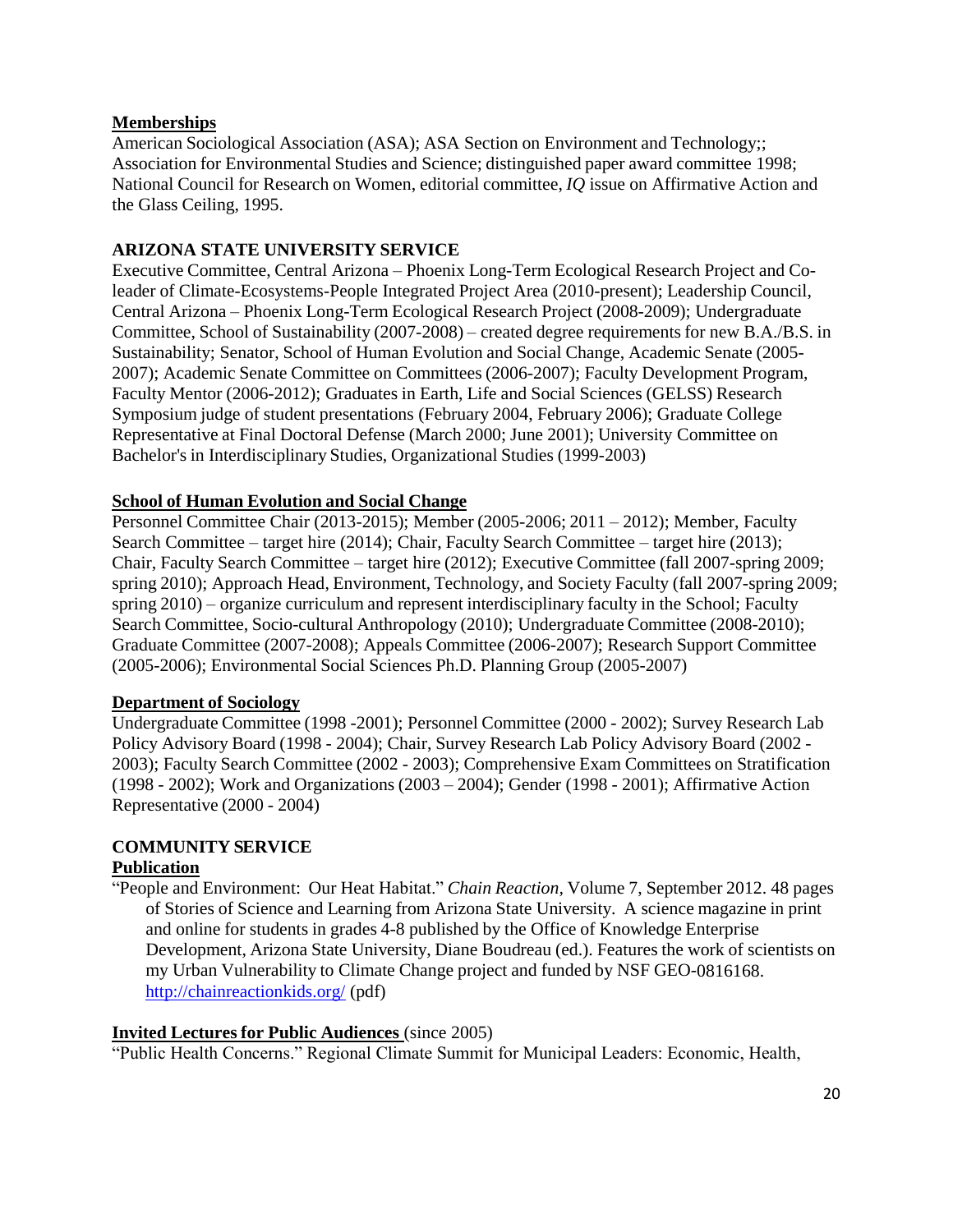Water & Transportation Impacts." CLIMAS, University of Arizona. Tucson, AZ. November 14, 2013.

- "Heat and Vulnerable Populations: People and Places in Central Arizona Desert Cities." Maricopa Department of Public Health. *Epi Presents!* Seminar series. Phoenix, AZ. October 16, 2013.
- "Heat Stress and Vulnerable Communities in Phoenix: Temperature, Place and People." Heat-Relief Network Annual Kick-Off Meeting. Phoenix, AZ. May 17, 2013.
- "Urban Heat Island: Impacts on Urban Form and Communities." Climate Webinar Series: Western Lands and Communities, A Lincoln Institute of Land Policy – Sonoran Institute Joint Venture. April 25, 2012.
- "Environmental Injustice in a Desert City: Green Spaces, Heat, and Social Inequality." Arid Low Impact Development Conference: Green Infrastructure and Low Impact Development in Arid Environments. Tucson, AZ. March 27-29, 2012.
- "Climate Change: A Challenge for Central City South." S.L. Harlan and T. Halperin. Board of Directors, Phoenix Revitalization Corporation. Phoenix, AZ. September 28, 2011.
- "Heat Stress and Vulnerable Communities in Phoenix, Arizona: Temperature, Place and People." Urban Heat Island: Linking Science, Society and Technology. Professional Development Workshop for Middle School Teachers, Global Institute of Sustainability, Arizona State University. July 7, 2011.
- "Heat Stress and Vulnerable Communities in Phoenix: Temperature, Place, and People." Phoenix Heat / Health Workshop, sponsored by University of Michigan and ICLEI (Local Governments for Sustainability). February 22, 2011.
- "Urban Heat-Related Mortality and Morbidity." Presented at the CHiR-Arizona HealthQuery Stakeholder Meeting, Center for Health Information and Research, Arizona State University, Phoenix, AZ. January 24, 2011.
- Harlan, S.L. and W. Bannister. "Urban Vulnerability to Climate Change: A System Dynamics Analysis." Presented at Arizona Health Query (AZHQ) Data Partners Meeting, Center for Health Information and Research, Arizona State University, Phoenix, AZ. January 12, 2009.
- "Urban Heat Island, Urban Forestry, and Human Health in Desert Cities." Presented at the  $17<sup>th</sup>$ Annual Desert Horticulture Conference, University of Arizona, Tucson, AZ, May 16, 2008.
- "Human-Ecosystem-Climate Interactions: Neighborhoods, Landscapes, and Extreme Heat." Presented at the 3<sup>rd</sup> Annual Urban Heat Island Workshop: Human Health and Urban Form sponsored by the City of Tucson and University of Arizona, Tucson, AZ, May 15, 2008.
- "Household Water Consumption in an Arid City: Affluence, Affordance, and Attitudes." Presented at *First Thursdays*, Winslow | Orcutt Architects, Phoenix, AZ. December 6, 2007.